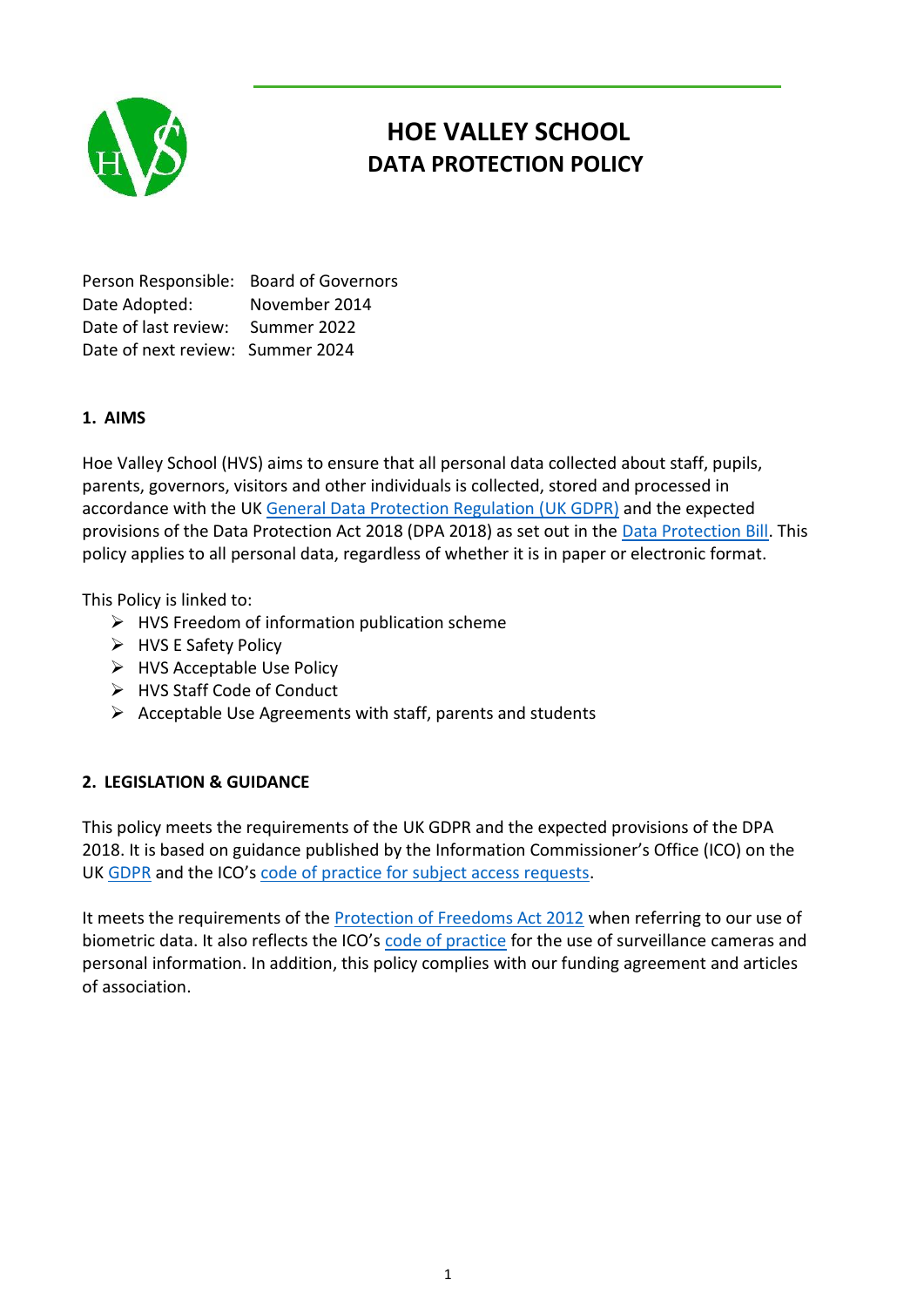### **3. DEFINITIONS**

| <b>Term</b>                         | <b>Definition</b>                                                                                                                                                                                                                                                                                                                                                                                                                              |
|-------------------------------------|------------------------------------------------------------------------------------------------------------------------------------------------------------------------------------------------------------------------------------------------------------------------------------------------------------------------------------------------------------------------------------------------------------------------------------------------|
| Personal data                       | Any information relating to an identified, or<br>identifiable, individual (directly or indirectly).<br>This may include the individual's:<br>Name (including initials)<br>$\bullet$<br>Identification number<br>Location data<br>Online identifier, such as a username<br>It may also include factors specific to the<br>individual's physical, physiological, genetic,<br>mental, economic, cultural or social identity.                      |
| Special categories of personal data | Personal data which is more sensitive and so<br>needs more protection, including information<br>about an individual's:<br>Racial or ethnic origin<br>Political opinions<br>Religious or philosophical beliefs<br>$\bullet$<br>Trade union membership<br>Genetics<br>Biometrics (such as fingerprints, retina and<br>iris patterns), where used for identification<br>purposes<br>Health - physical or mental<br>Sex life or sexual orientation |
| <b>Processing</b>                   | Anything done to personal data, such as<br>collecting, recording, organising, structuring,<br>storing, adapting, altering, retrieving, using,<br>disseminating, erasing or destroying.<br>Processing can be automated or manual.                                                                                                                                                                                                               |
| Data Subject                        | The identified or identifiable individual whose<br>personal data is held or processed.                                                                                                                                                                                                                                                                                                                                                         |
| <b>Data Controller</b>              | The organisation storing and controlling the data<br>(ie Hoe Valley School) is referred to as the Data<br>Controller.                                                                                                                                                                                                                                                                                                                          |
| <b>Data Processor</b>               | A person or other body, other than an employee<br>of the data controller, who processes personal<br>data on behalf of the data controller.                                                                                                                                                                                                                                                                                                     |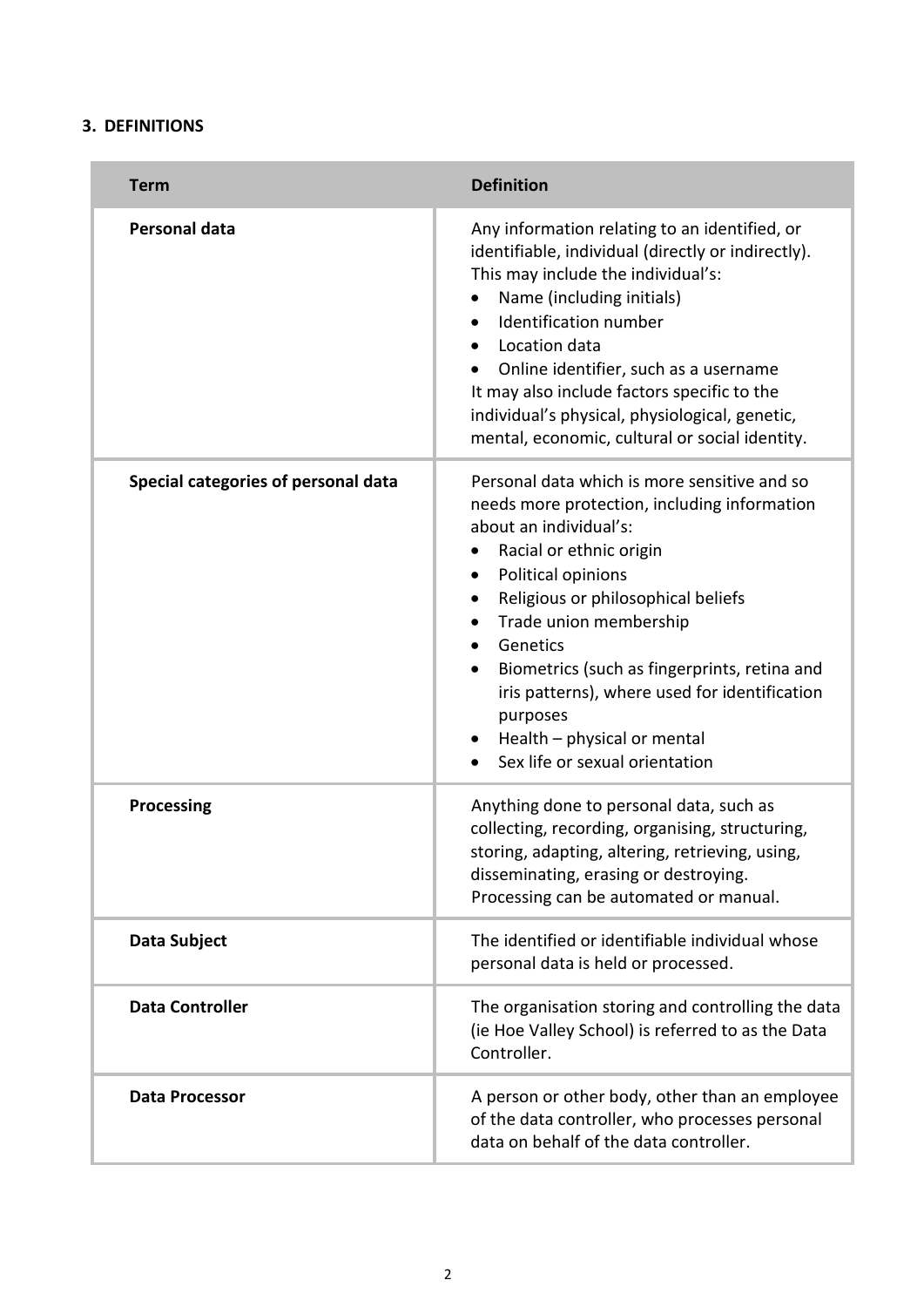| <b>Automated Processing</b>                        | Any form of automated processing of personal<br>data consisting of the use of personal data to<br>evaluate certain personal aspects relating to an<br>individual, in particular to analyse or predict<br>aspects concerning that individual's performance<br>at work, economic situation, health, personal<br>preferences, interests, reliability, behaviour,<br>location or movements. |
|----------------------------------------------------|-----------------------------------------------------------------------------------------------------------------------------------------------------------------------------------------------------------------------------------------------------------------------------------------------------------------------------------------------------------------------------------------|
| <b>Data Protection Impact Assessment</b><br>(DPIA) | DPIAs are a tool used to identify risks in data<br>processing activities with a view to reducing<br>them.                                                                                                                                                                                                                                                                               |
| <b>Criminal Records Information</b>                | This refers to personal information relating to<br>criminal convictions and offences, allegations,<br>proceedings, and related security measures.                                                                                                                                                                                                                                       |

#### **4. DATA CONTROLLER**

HVS processes personal data relating to parents, pupils, staff, governors, visitors and others, and therefore is a data controller. HVS is registered as a Data Controller with the ICO and will renew this registration annually or as otherwise legally required.

#### **5. ROLES AND RESPONSIBILITIES**

This policy applies to **all staff** employed by our school, and to external organisations or individuals working on our behalf. Staff who do not comply with this policy may face disciplinary action.

#### **5.1 Full Governing Body**

The Full Governing Body (FGB) has overall responsibility for ensuring that our school complies with all relevant data protection obligations.

## **5.2 Data Protection Officer**

The Data Protection Officer (DPO) is responsible for overseeing the implementation of this policy, monitoring our compliance with data protection law, and developing related policies and guidelines where applicable. They will provide an annual report of their activities directly to the Governing Body and, where relevant, report to the board their advice and recommendations on school data protection issues.

The DPO is also the first point of contact for individuals whose data the school processes, and for the ICO. Full details of the DPO's responsibilities are set out in their job description. Our DPO is, Judicium Consulting Ltd and is contactable by Email: dataservices@judicium.com.

#### **5.3 Head Teacher**

The Head Teacher acts as the representative of the data controller on a day-to-day basis.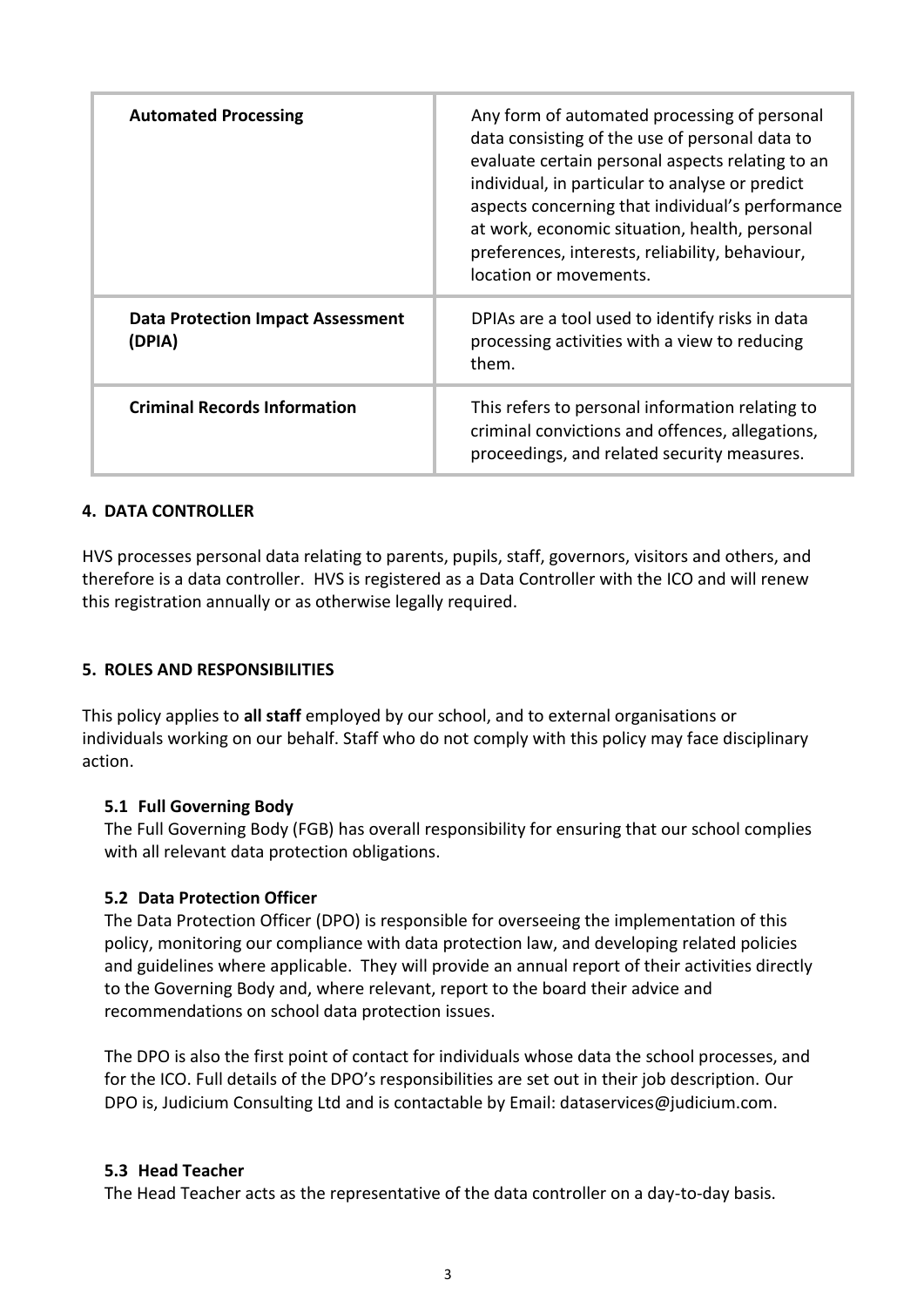# **5.4 All staff**

Staff are responsible for:

- $\triangleright$  Collecting, storing and processing any personal data in accordance with this policy
- $\triangleright$  Informing the School of any changes to their personal data, such as a change of address
- $\triangleright$  Contacting the DPO in the following circumstances:
	- $\circ$  With any questions about the operation of this policy, data protection law, retaining personal data or keeping personal data secure
	- o If they have any concerns that this policy is not being followed
	- o If they are unsure whether or not they have a lawful basis to use personal data in a particular way
	- o If they need to rely on or capture consent, draft a privacy notice, deal with data protection rights invoked by an individual, or transfer personal data outside the European Economic Area
	- o If there has been a data breach
	- $\circ$  Whenever they are engaging in a new activity that may affect the privacy rights of individuals
	- $\circ$  If they need help with any contracts or sharing personal data with third parties

## **6. DATA PROTECTION PRINCIPLES**

The UK GDPR is based on data protection principles that HVS must comply with. The principles say that personal data must be:

- $\triangleright$  Processed lawfully, fairly and in a transparent manner
- $\triangleright$  Collected for specified, explicit and legitimate purposes
- $\triangleright$  Adequate, relevant and limited to what is necessary to fulfil the purposes for which it is processed
- $\triangleright$  Accurate and, where necessary, kept up to date
- $\triangleright$  Kept for no longer than is necessary for the purposes for which it is processed
- $\triangleright$  Processed in a way that ensures it is appropriately secure

This policy sets out how HVS aims to comply with these principles.

#### **7. COLLECTING PERSONAL DATA**

#### **7.1 Lawfulness, fairness and transparency**

We will only process personal data where we have one of 6 'lawful bases' (legal reasons) to do so under data protection law:

- The data needs to be processed so that HVS can **fulfil a contract** with the individual, or the individual has asked the school to take specific steps before entering into a contract
- The data needs to be processed so that HVS can **comply with a legal obligation**
- The data needs to be processed to ensure the **vital interests** of the individual e.g. to protect someone's life
- $\triangleright$  The data needs to be processed so that HVS, as a public authority, can perform a task **in the public interest,** and carry out its official functions
- The data needs to be processed for the **legitimate interests** of HVS or a third party (provided the individual's rights and freedoms are not overridden)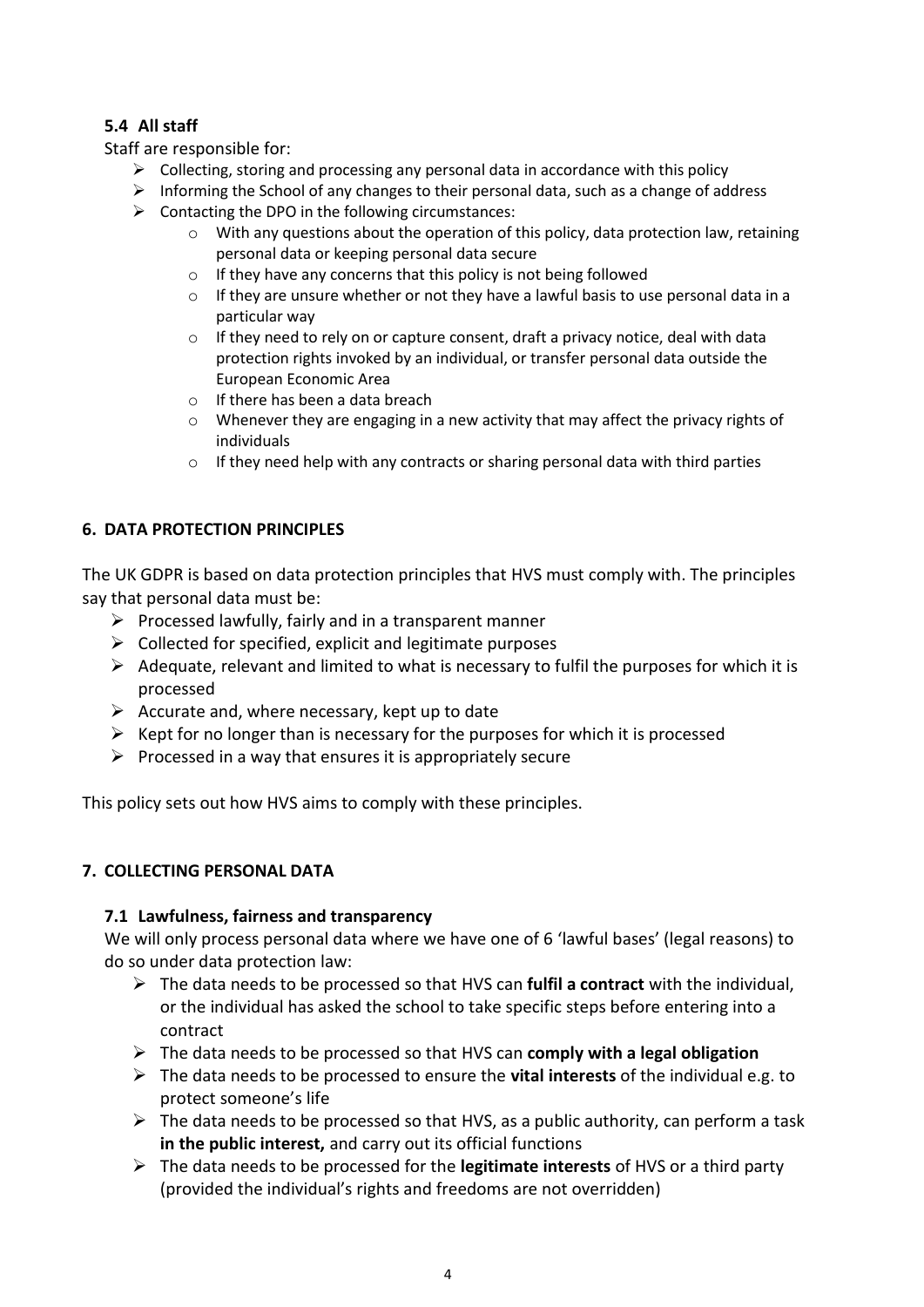$\triangleright$  The individual (or their parent/carer when appropriate in the case of a student) has freely given clear **consent**

For special categories of personal data, we will also meet one of the special category conditions for processing which are set out in the UK GDPR and Data Protection Act 2018.

If we offer online services to pupils, such as classroom apps, and we intend to rely on consent as a basis for processing, we will get parental consent where the pupil is under 13 (except for online counselling and preventive services).

Whenever we first collect personal data directly from individuals, we will provide them with the relevant information required by data protection law.

# **7.2 Limitation, minimisation and accuracy**

We will only collect personal data for specified, explicit and legitimate reasons. We will explain these reasons to the individuals when we first collect their data. If we want to use personal data for reasons other than those given when we first obtained it, we will inform the individuals concerned before we do so, and seek consent where necessary.

Staff must only process personal data where it is necessary in order to do their jobs. When staff no longer need the personal data they hold, they must ensure it is deleted or anonymised. This will be done in accordance with the recommendations in the school's retention policy, which can be found on our website.

## **8. SHARING PERSONAL DATA**

We will not normally share personal data with anyone else, but may do so where:

- $\triangleright$  There is an issue with a student or parent/carer that puts the safety of our staff at risk
- $\triangleright$  We need to liaise with other agencies we will seek consent as necessary before doing this
- $\triangleright$  Our suppliers or contractors need data to enable us to provide services to our staff and students – for example, IT companies. When doing this, we will:
	- o Only appoint suppliers or contractors which can provide sufficient guarantees that they comply with data protection law
	- o Establish a data sharing agreement with the supplier or contractor, either in the contract or as a standalone agreement, to ensure the fair and lawful processing of any personal data we share
	- $\circ$  Only share data that the supplier or contractor needs to carry out their service, and information necessary to keep them safe while working with us

We will also share personal data with law enforcement and government bodies where we are legally required to do so, including for:

- $\triangleright$  The prevention or detection of crime and/or fraud
- $\triangleright$  The apprehension or prosecution of offenders
- $\triangleright$  The assessment or collection of tax owed to HMRC
- $\triangleright$  In connection with legal proceedings
- $\triangleright$  Where the disclosure is required to satisfy our safeguarding obligations
- $\triangleright$  Research and statistical purposes, as long as personal data is sufficiently anonymised or consent has been provided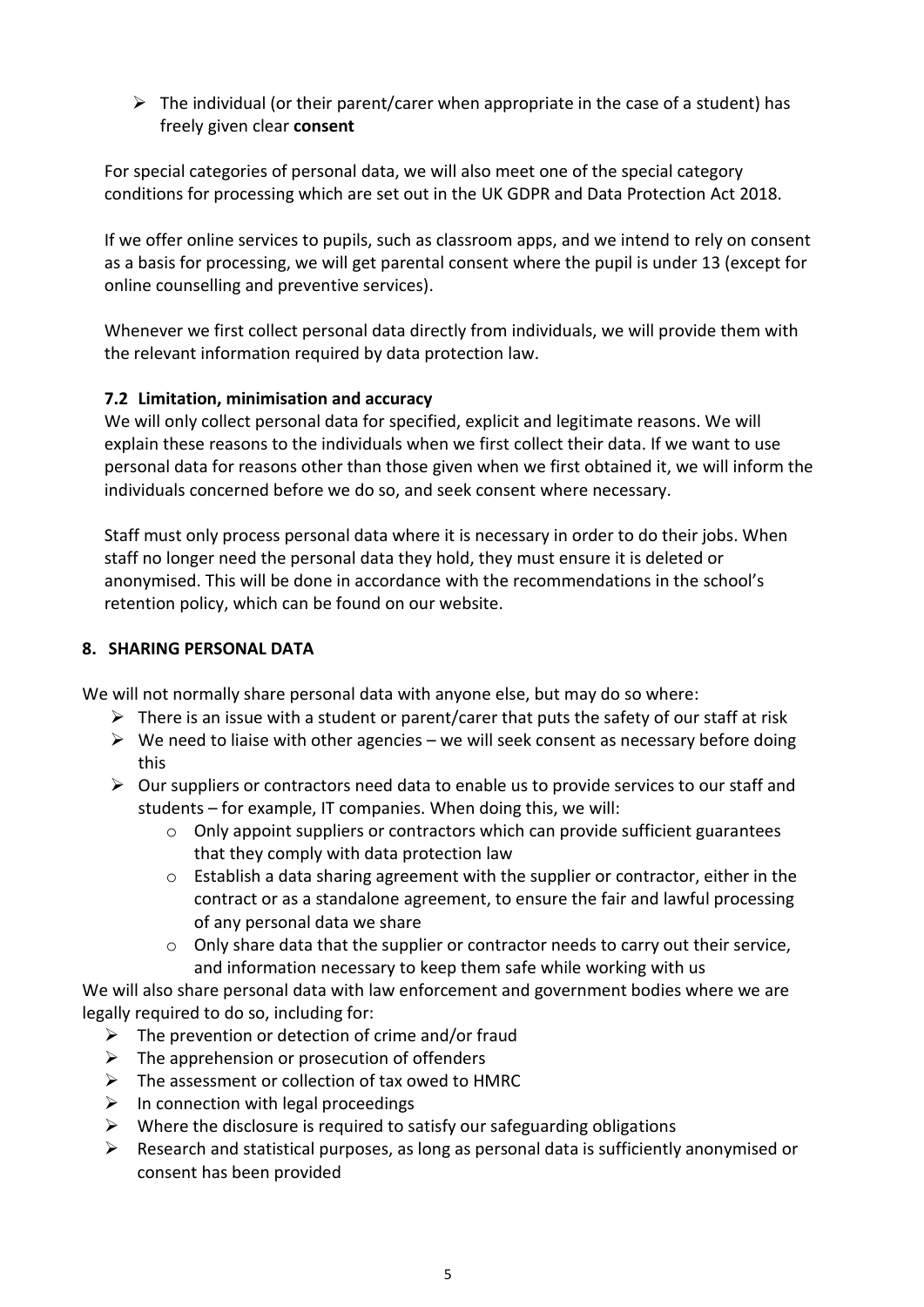We may also share personal data with emergency services and local authorities to help them to respond to an emergency situation that affects any of our students or staff.

## **Transfer of Data Outside the European Economic Area (EEA)**

The UK GDPR restricts data transfers to countries outside the EEA in order to ensure that the level of data protection afforded to individuals by the UK GDPR is not undermined. The School will not transfer data to another country outside of the EEA without appropriate safeguards being in place and in compliance with the UK GDPR. All staff must comply with the School's guidelines on transferring data outside of the EEA. For the avoidance of doubt, a transfer of data to another country can occur when you transmit, send, view or access that data in that particular country.

# **Transfer of Data Outside the UK**

The School may transfer personal information outside the UK and/or to international organisations on the basis that the country, territory or organisation is designated as having an adequate level of protection. Alternatively, the organisation receiving the information has provided adequate safeguards by way of binding corporate rules, Standard Contractual Clauses or compliance with an approved code of conduct.

# **9. SUBJECT ACCESS REQUESTS & OTHER DATA PROTECTION RIGHTS**

## **9.1 Subject access requests**

Individuals have a right to make a 'subject access request' to gain access to personal information that HVS holds about them. This includes:

- $\triangleright$  Confirmation that their personal data is being processed
- $\triangleright$  Access to a copy of the data
- $\triangleright$  The purposes of the data processing
- $\triangleright$  The categories of personal data concerned
- $\triangleright$  Who the data has been, or will be, shared with
- $\triangleright$  How long the data will be stored for, or if this isn't possible, the criteria used to determine this period
- $\triangleright$  The source of the data, if not the individual
- $\triangleright$  Whether any automated decision-making is being applied to their data, and what the significance and consequences of this might be for the individual

Subject access requests must be submitted in writing, either by letter, email or fax to the Head Teacher. They should include:

- $\triangleright$  Name of individual
- $\triangleright$  Correspondence address
- $\triangleright$  Contact number and email address
- $\triangleright$  Details of the information requested

If staff receive a subject access request they must immediately forward it to the Head Teacher.

## **9.2 Children and subject access requests**

Personal data about a child belongs to that child, and not the child's parents or carers. For a parent or carer to make a subject access request with respect to their child, the child must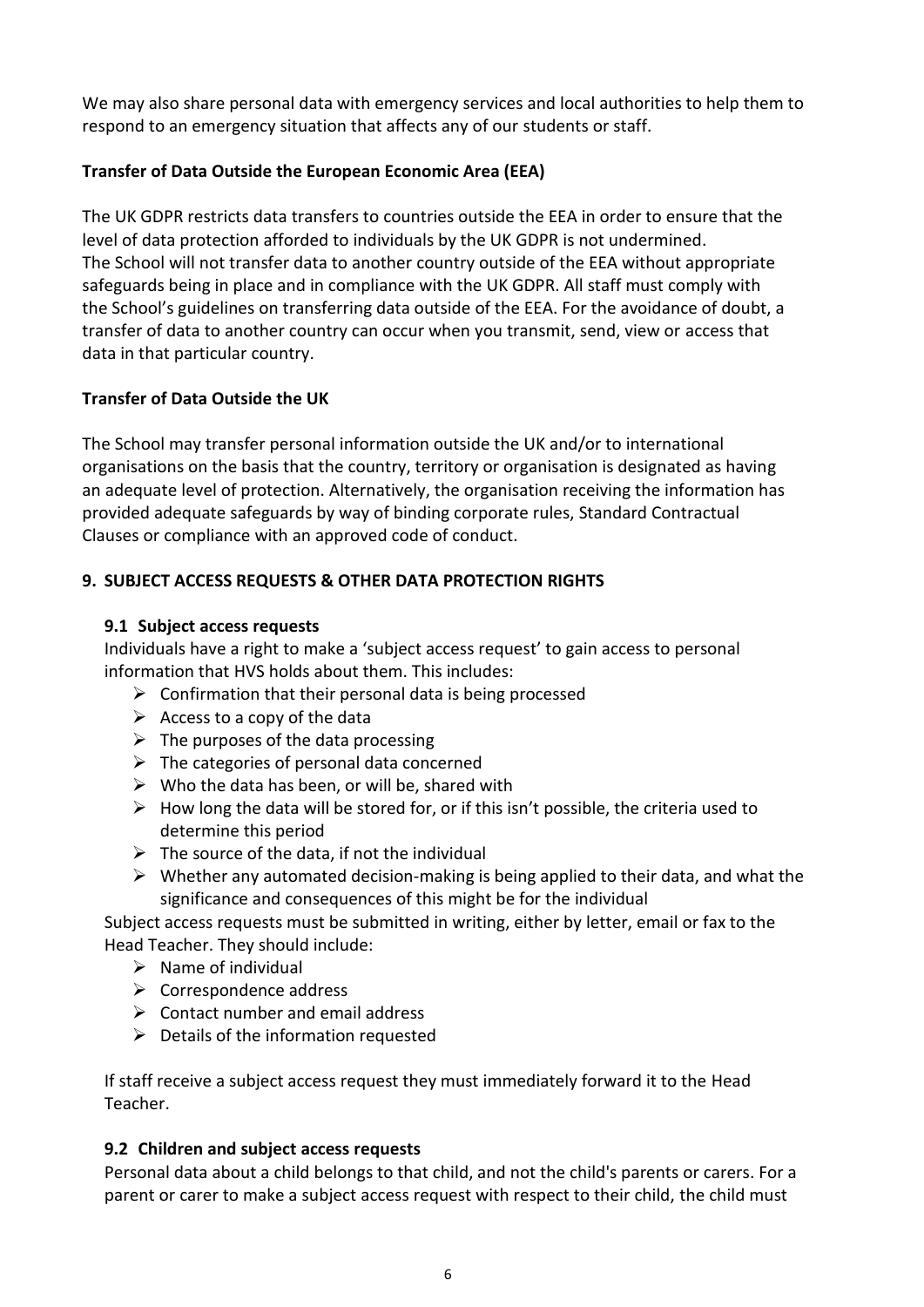either be unable to understand their rights and the implications of a subject access request, or have given their consent.

Children aged 12 and above are generally regarded to be mature enough to understand their rights and the implications of a subject access request. Therefore, most subject access requests from parents or carers of students at HVS may not be granted without the express permission of the student. This is not a rule and a student's ability to understand their rights will always be judged on a case-by-case basis.

# **9.3 Responding to subject access requests**

When responding to requests, we:

- $\triangleright$  May ask the individual to provide 2 forms of identification
- $\triangleright$  May contact the individual via phone to confirm the request was made
- $\triangleright$  Will respond without delay and within 1 month of receipt of the request
- $\triangleright$  Will provide the information free of charge
- $\triangleright$  May tell the individual we will comply within 3 months of receipt of the request, where a request is complex or numerous. We will inform the individual of this within 1 month, and explain why the extension is necessary

We will not disclose information if it:

- $\triangleright$  Might cause serious harm to the physical or mental health of the pupil or another individual
- $\triangleright$  Would reveal that the child is at risk of abuse, where the disclosure of that information would not be in the child's best interests
- $\triangleright$  Is contained in adoption or parental order records
- $\triangleright$  Is given to a court in proceedings concerning the child

If the request is unfounded or excessive, we may refuse to act on it, or charge a reasonable fee which takes into account administrative costs. A request will be deemed to be unfounded or excessive if it is repetitive, or asks for further copies of the same information.

When we refuse a request, we will tell the individual why, and tell them they have the right to complain to the ICO.

## **9.4 Other data protection rights of the individual**

In addition to the right to make a subject access request (see above), and to receive information when we are collecting their data about how we use and process it (see section 7), individuals also have the right to:

- $\triangleright$  Withdraw their consent to processing at any time
- $\triangleright$  Ask us to rectify, erase or restrict processing of their personal data, or object to the processing of it (in certain circumstances)
- $\triangleright$  Prevent use of their personal data for direct marketing
- $\triangleright$  Challenge processing which has been justified on the basis of public interest
- $\triangleright$  Request a copy of agreements under which their personal data is transferred outside of the European Economic Area
- $\triangleright$  Object to decisions based solely on automated decision making or profiling (decisions taken with no human involvement, that might negatively affect them)
- $\triangleright$  Prevent processing that is likely to cause damage or distress
- $\triangleright$  Be notified of a data breach in certain circumstances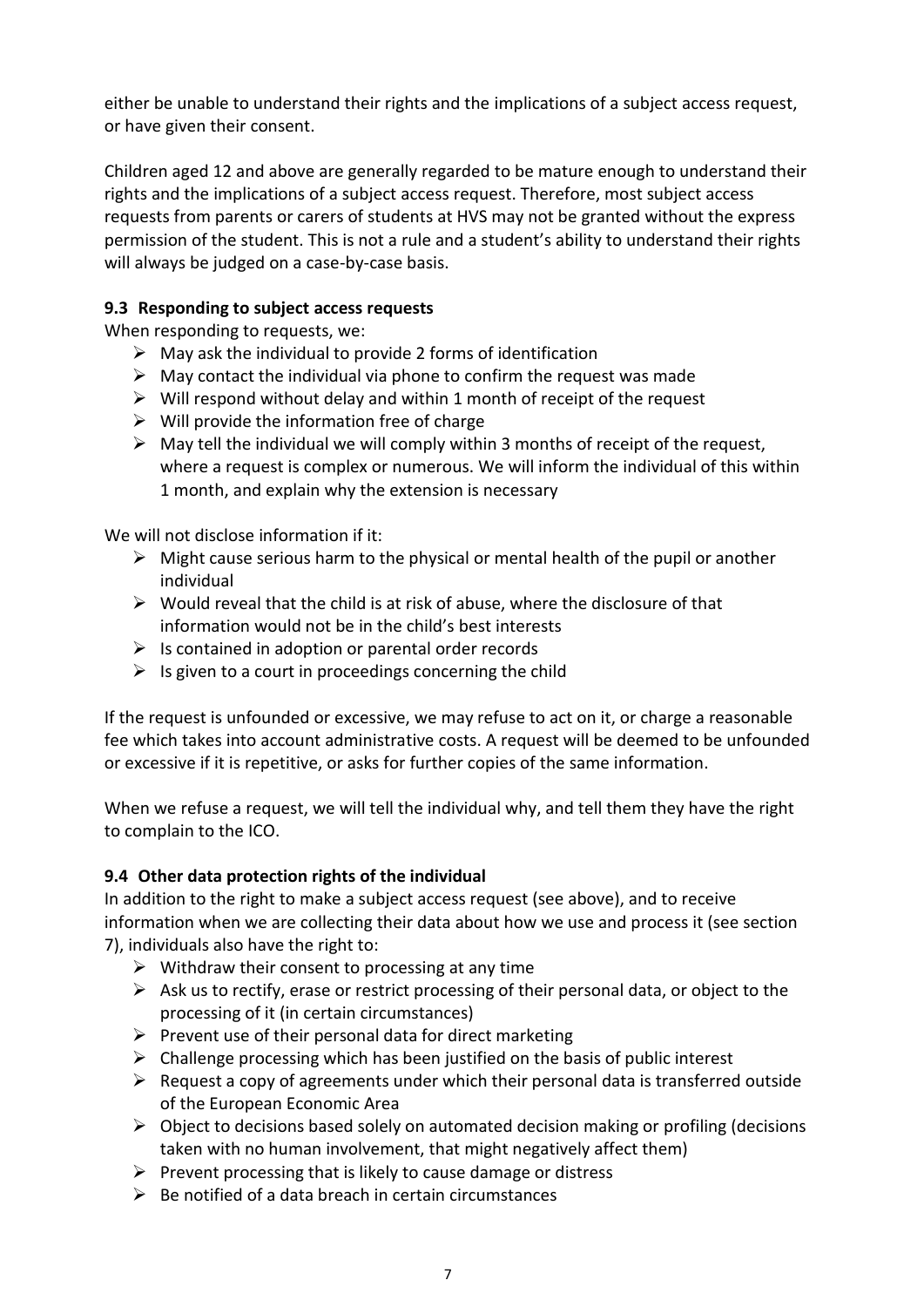- $\triangleright$  Make a complaint to the ICO
- $\triangleright$  Ask for their personal data to be transferred to a third party in a structured, commonly used and machine-readable format (in certain circumstances)

Individuals should submit any request to exercise these rights to the DPO. If staff receive such a request, they must immediately forward it to the DPO.

## **10. BIOMETRIC RECOGNITION SYSTEMS**

HVS uses an automated biometric recognition system whereby students use finger prints to receive school dinners instead of paying with cash. In operating this system, HVS complies with the requirements of th[e Protection of Freedoms Act 2012.](https://www.legislation.gov.uk/ukpga/2012/9/section/26)

Parents/carers will be notified before any biometric recognition system is put in place or before their child first takes part in it. HVS will get written consent from at least one parent or carer before we take any biometric data from their child and first process it.

Parents/carers and students have the right to choose not to use the school's biometric system(s). We will provide alternative means of accessing the relevant services for those pupils. Parents/carers and students can object to participation in the school's biometric recognition system(s), or withdraw consent, at any time, and we will make sure that any relevant data already captured is deleted.

As required by law, if a student refuses to participate in, or continue to participate in, the processing of their biometric data, we will not process that data irrespective of any consent given by the student's parent(s)/carer(s).

Where staff members or other adults use the school's biometric system(s), we will also obtain their consent before they first take part in it, and provide alternative means of accessing the relevant service if they object. Staff and other adults can also withdraw consent at any time, and the school will delete any relevant data already captured.

# **11. CCTV**

We use CCTV in various locations around the school site to ensure it remains safe. We will adhere to the ICO's [code of practice](https://ico.org.uk/media/for-organisations/documents/1542/cctv-code-of-practice.pdf) for the use of CCTV.

We do not need to ask individuals' permission to use CCTV, but we make it clear where individuals are being recorded. Security cameras are clearly visible and accompanied by prominent signs explaining that CCTV is in use.

Any enquiries about the CCTV system should be directed to the School Business Manager.

CCTV is also operated around other parts of the Egley Road campus by Freedom Leisure. This covers areas used by the School but that fall outside the School site, such as the 3G pitches and the car park. Any enquiries about the CCTV system for these areas should be directed to Freedom Leisure.

Please refer to the school's CCTV policy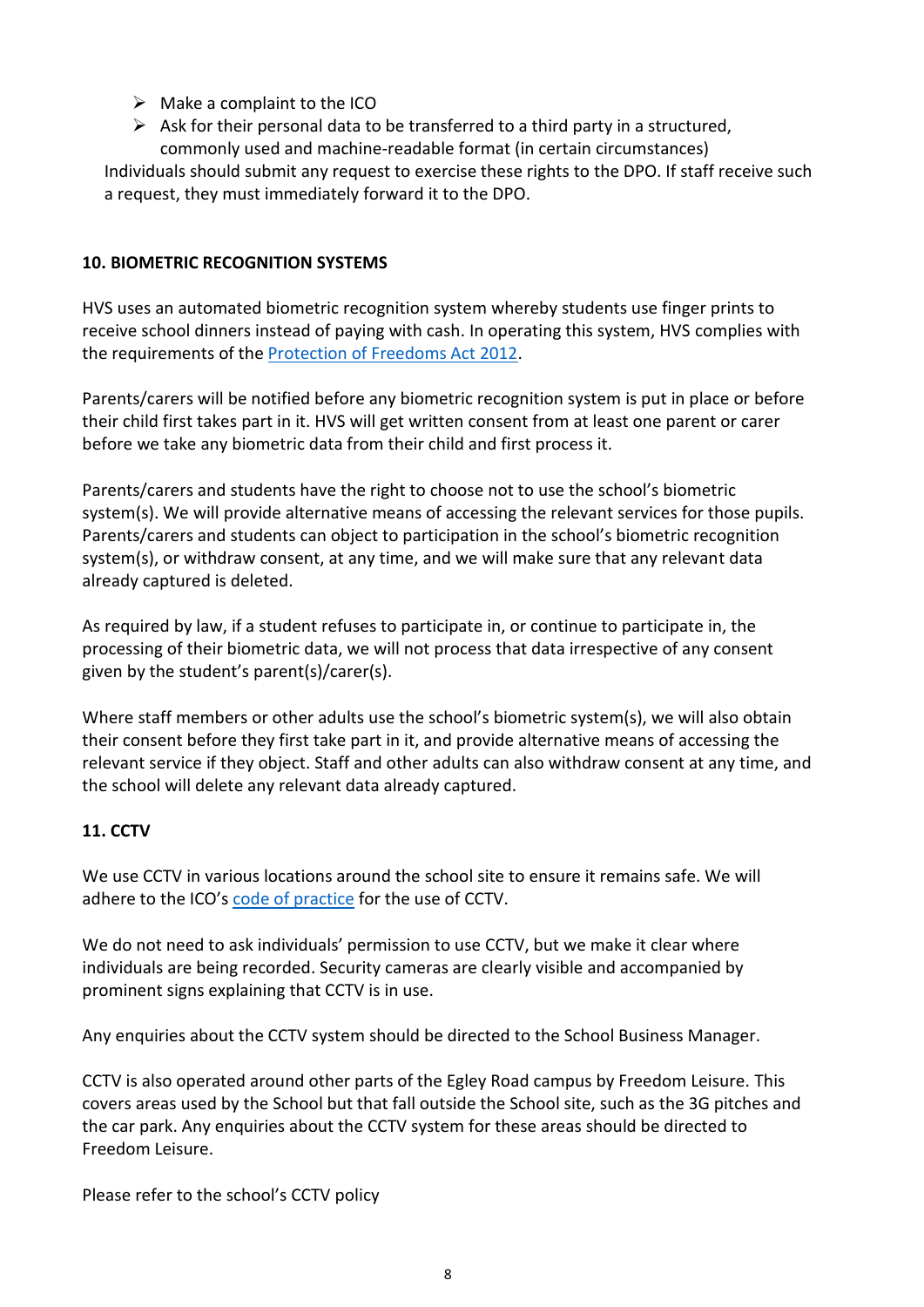# **12. PHOTOGRAPHS & VIDEOS**

As part of our school activities, we may take photographs and record images of individuals within HVS. We will obtain written consent from parents/carers, for photographs and videos to be taken of students for communication, marketing and promotional materials.

Where we need parental consent, we will clearly explain how the photograph and/or video will be used to both the parent/carer and students. Where we don't need parental consent, we will clearly explain to the student how the photograph and/or video will be used.

Uses may include:

- $\triangleright$  Within HVS on notice boards and in school newsletters, prospectus's and other printed materials.
- $\triangleright$  Outside of school by external agencies such as the school photographer, newspapers, campaigns
- $\triangleright$  Online on our school website or social media pages

Consent can be refused or withdrawn at any time. If consent is withdrawn, we will delete the photograph or video and not distribute it further.

When using photographs and videos in this way we will not accompany them with their full name to ensure they cannot be identified.

## **13. DATA PROTECTION BY DESIGN & DEFAULT**

We will put measures in place to show that we have integrated data protection into all of our data processing activities, including:

- $\triangleright$  Appointing a suitably qualified DPO, and ensuring they have the necessary resources to fulfil their duties and maintain their expert knowledge
- $\triangleright$  Only processing personal data that is necessary for each specific purpose of processing, and always in line with the data protection principles set out in relevant data protection law (see section 6)
- $\triangleright$  Completing privacy impact assessments where the school's processing of personal data presents a high risk to rights and freedoms of individuals, and when introducing new technologies (the DPO will advise on this process)
- Integrating data protection into internal documents including this policy, any related policies and privacy notices
- $\triangleright$  Regularly training members of staff on data protection law, this policy, any related policies and any other data protection matters; we will also keep a record of attendance
- $\triangleright$  Regularly conducting reviews and audits to test our privacy measures and make sure we are compliant
- $\triangleright$  Maintaining records of our processing activities, including:
	- $\circ$  For the benefit of data subjects, making available the name and contact details of our school and DPO and all information we are required to share about how we use and process their personal data (via our privacy notices)
	- $\circ$  For all personal data that we hold, maintaining an internal record of the type of data, data subject, how and why we are using the data, any third-party recipients,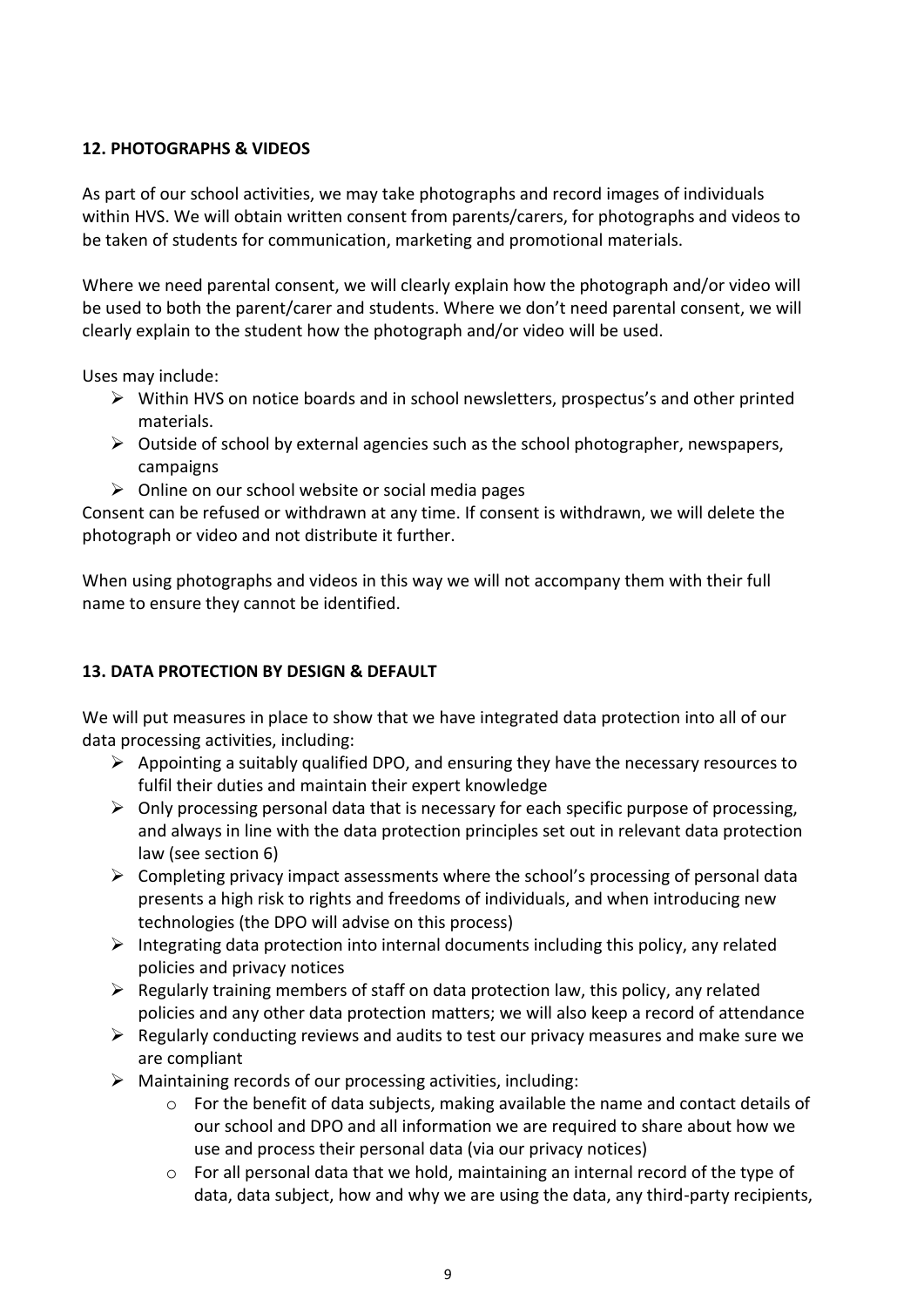how and why we are storing the data, retention periods and how we are keeping the data secure

# **14. DATA SECURITY & STORAGE OF RECORDS**

We will protect personal data and keep it safe from unauthorised or unlawful access, alteration, processing or disclosure, and against accidental or unlawful loss, destruction or damage.

In particular:

- $\triangleright$  Paper-based records are kept under lock and key when not in use with restricted access
- $\triangleright$  Papers containing confidential personal data must not be left on office and classroom desks, on staffroom tables, pinned to notice/display boards, or left anywhere else where there is general access
- $\triangleright$  Complex passwords that are at least 8 characters long containing letters and numbers are used to access school computers, laptops and other electronic devices. Staff and pupils are reminded to change their passwords at regular intervals
- $\triangleright$  Encryption software is used to protect all portable devices and removable media, such as laptops and USB devices
- $\triangleright$  Staff, students or governors who store personal information on their personal devices are expected to follow the same security procedures as for school-owned equipment as set out in the HVS Acceptable Use Policy
- $\triangleright$  Where we need to share personal data with a third party, we carry out due diligence and take reasonable steps to ensure it is stored securely and adequately protected (see section 8)

## **15. DISPOSAL OF RECORDS**

Personal data that is no longer needed will be disposed of securely. Personal data that has become inaccurate or out of date will also be disposed of securely, where we cannot or do not need to rectify or update it.

For example, we will shred or incinerate paper-based records, and overwrite or delete electronic files. We may also use a third party to safely dispose of records on the school's behalf. If we do so, we will require the third party to provide sufficient guarantees that it complies with data protection law.

## 16. DATA PROTECTION IMPACT ASSESSMENTS

In order to achieve a privacy by design approach, the School conduct DPIAs for any new technologies or programmes being used by the School which could affect the processing of personal data. In any event, the School carries out DPIAs when required by the UK GDPR in the following circumstances: -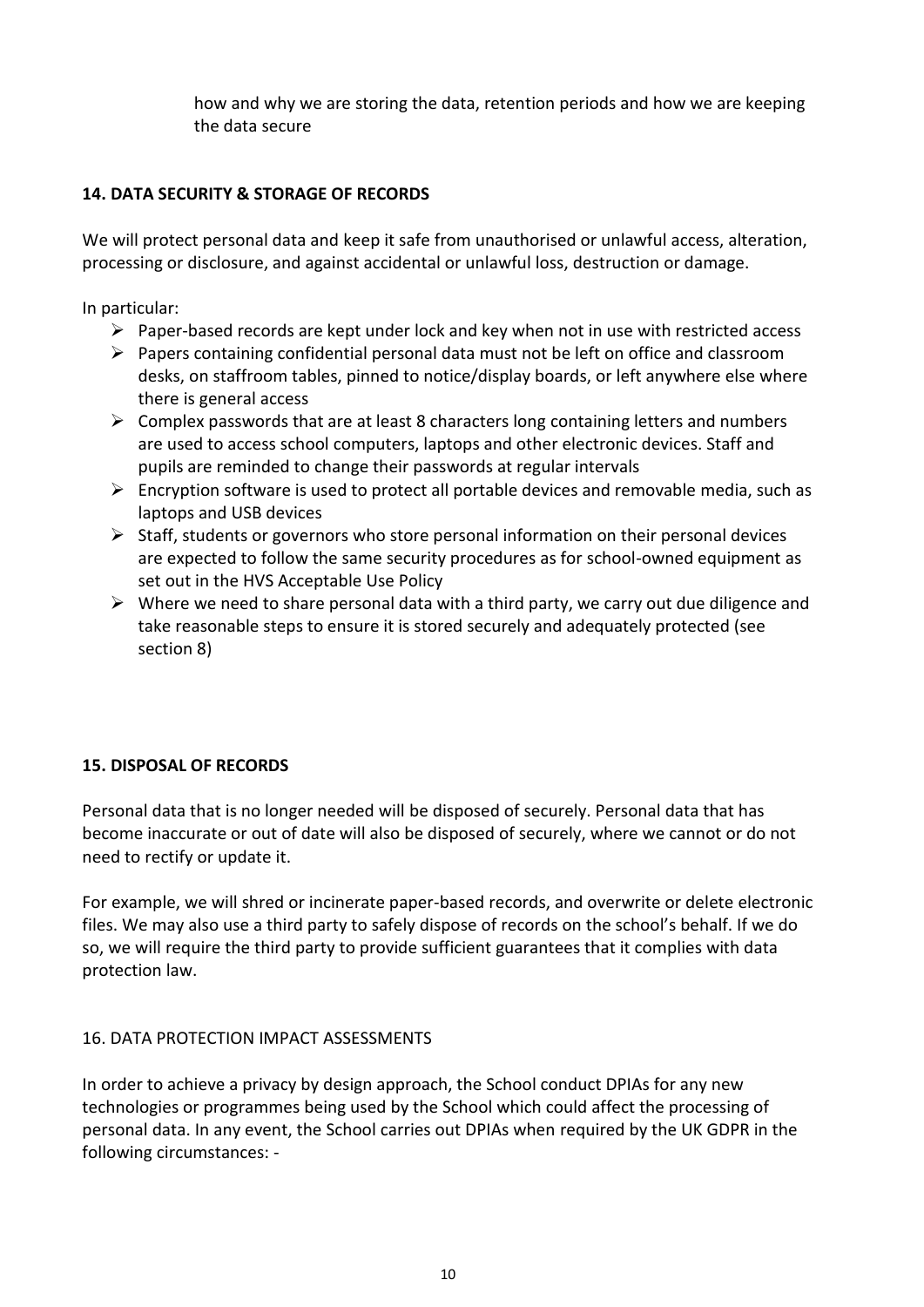- $\triangleright$  For the use of new technologies (programs, systems or processes) or changing technologies;
- $\triangleright$  For the use of automated processing;
- $\triangleright$  For large scale processing of special category data; and
- $\triangleright$  For large scale, systematic monitoring of a publicly accessible area (through the use of CCTV).

Our DPIAs contain: -

- $\triangleright$  A description of the processing, its purposes and any legitimate interests used;
- $\triangleright$  An assessment of the necessity and proportionality of the processing in relation to its purpose;
- $\triangleright$  An assessment of the risk to individuals; and
- $\triangleright$  The risk mitigation measures in place and demonstration of compliance.

## **17. PERSONAL DATA BREACHES**

HVS will make all reasonable endeavours to ensure that there are no personal data breaches. In the unlikely event of a suspected data breach, we will follow the procedure set out in appendix 1.

When appropriate, we will report the data breach, via our DPO to the ICO within 72 hours. Such breaches in a school context may include, but are not limited to:

- $\triangleright$  A non-anonymised dataset being published on the school website which shows the exam results of pupils eligible for the pupil premium
- $\triangleright$  Safeguarding information being made available to an unauthorised person
- $\triangleright$  The theft of a school laptop containing non-encrypted personal data about pupils

## **18. TRAINING**

All staff and governors are provided with data protection training as part of their induction process. Data protection will also form part of continuing professional development, where changes to legislation, guidance or the school's processes make it necessary.

#### **19. MONITORING**

The DPO is responsible for monitoring and reviewing this policy.

This policy will be reviewed and updated if necessary when the Data Protection Bill receives royal assent and becomes law (as the Data Protection Act 2018) – if any changes are made to the bill that affect our school's practice. Otherwise, or from then on, this policy will be reviewed **every 2 years** and be approved by the FGB.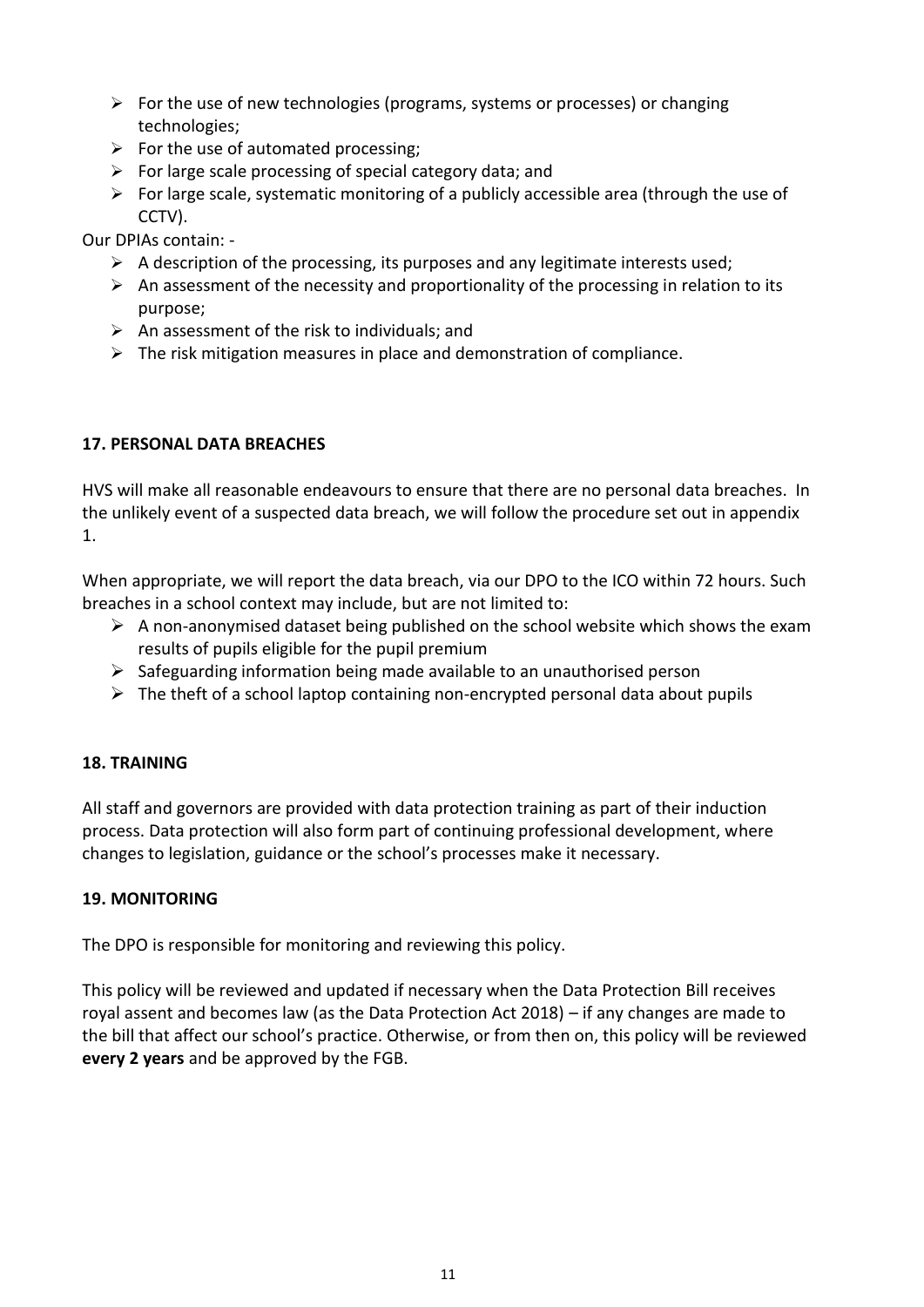Under Data Protection Law, Data Subjects have a general right to find out whether the School hold or process personal data about them, to access that data, and to be given supplementary information. This is known as the right of access, or the right to make a data subject access request (SAR). The purpose of the right is to enable the individual to be aware of, and verify, the lawfulness of the processing of personal data that the School are undertaking.

This appendix provides guidance for staff members on how data subject access requests should be handled, and for all individuals on how to make a SAR.

Failure to comply with the right of access under UK GDPR puts both staff and the School at potentially significant risk, and so the School takes compliance with this policy very seriously.

A Data Subject has the right to be informed by the School of the following: -

(a) Confirmation that their data is being processed;

(b) Access to their personal data;

(c) A description of the information that is being processed;

(d) The purpose for which the information is being processed;

(e) The recipients/class of recipients to whom that information is or may be disclosed;

(f) Details of the School's sources of information obtained;

(g) In relation to any Personal Data processed for the purposes of evaluating matters in relation to the Data Subject that has constituted or is likely to constitute the sole basis for any decision significantly affecting him or her, to be informed of the logic of the Data Controller's decision making. Such data may include, but is not limited to, performance at work, creditworthiness, reliability and conduct; and (h) Other supplementary information.

## **How to recognise a subject access request**

A data subject access request is a request from an individual (or from someone acting with the authority of an individual, e.g. a solicitor or a parent making a request in relation to information relating to their child):

- for confirmation as to whether the School process personal data about him or her
- and, if so
- for access to that personal data
- and/or certain other supplementary information

A valid SAR can be both in writing (by letter, email, WhatsApp text) or verbally (e.g. during a telephone conversation). The request may refer to the UK GDPR and/or to 'data protection' and/or to 'personal data' but does not need to do so in order to be a valid request. For example, a letter which states 'please provide me with a copy of information that the School hold about me' will be a data subject access request and should be treated as such.

A data subject is generally only entitled to access their own personal data, and not information relating to other people.

#### **How to make a data subject access request**

Whilst there is no requirement to do so, we encourage any individuals who wish to make such a request to make the request in writing, detailing exactly the personal data being requested. This allows the School to easily recognise that you wish to make a data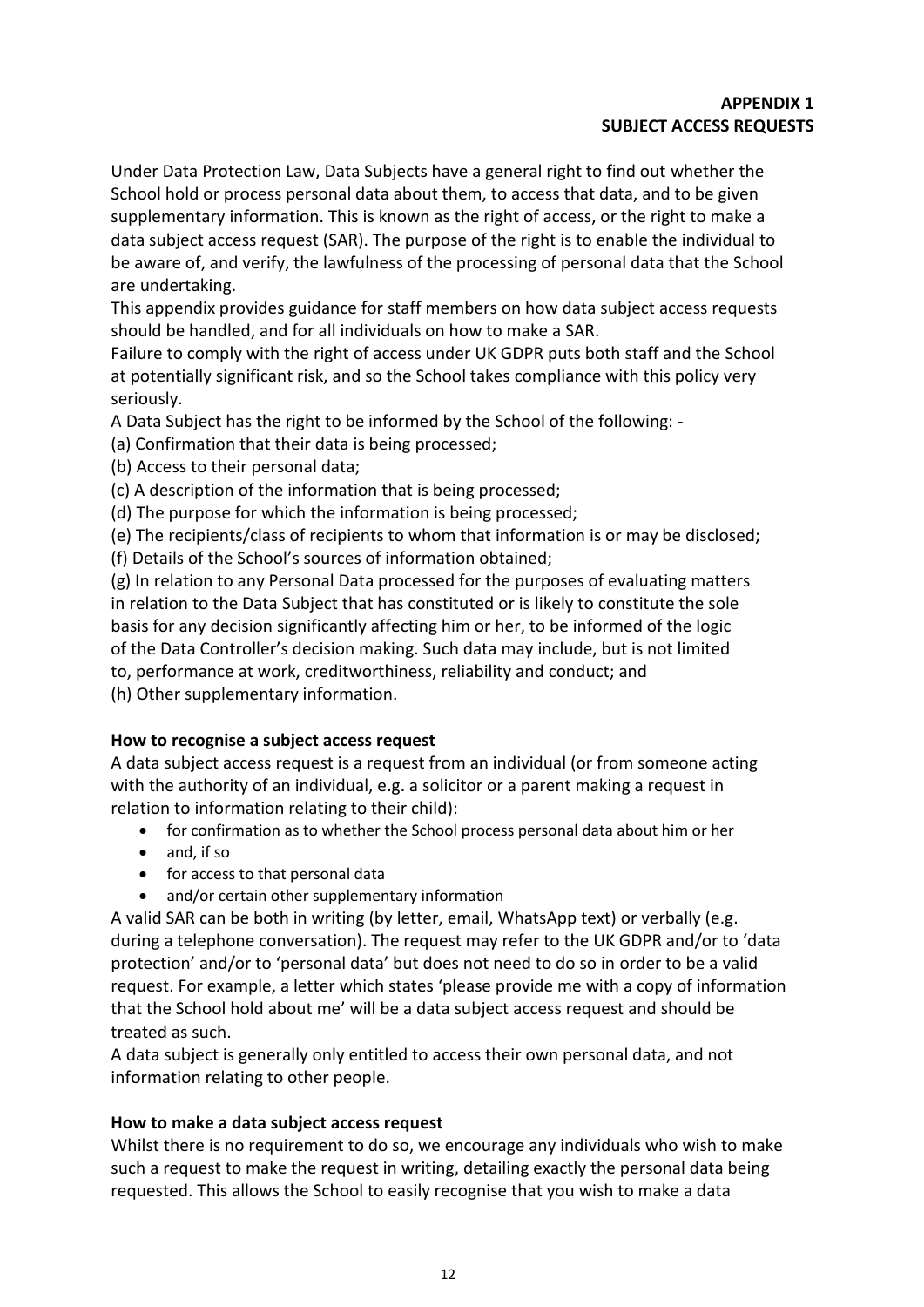subject access request and the nature of your request. If the request is unclear/ vague we may be required to clarify the scope of the request which may in turn delay the start of the time period for dealing with the request.

### **What to do when you receive a data subject access request**

All data subject access requests should be immediately directed to the school's Internal Data Compliance Officer who should contact Judicium as DPO in order to assist with the request and what is required.

There are limited timescales within which the School must respond to a request and any delay could result in failing to meet those timescales, which could lead to enforcement action by the Information Commissioner's Office (ICO) and/or legal action by the affected individual without delay and failure to do so may result in disciplinary action taken.

## **Acknowledging the request**

When receiving a SAR the School shall acknowledge the request as soon as possible and inform the requester about the statutory deadline (of one calendar month) to respond to the request.

In addition to acknowledging the request, the School may ask for:

- proof of ID (if needed);

- further clarification about the requested information;

- if it is not clear where the information shall be sent, the School must clarify what address/email address to use when sending the requested information; and/or

- consent (if requesting third party data).

The School should work with their DPO in order to create the acknowledgment.

## **Verifying the identity of a requester or requesting clarification of the request**

Before responding to a SAR, the School will take reasonable steps to verify the identity of the person making the request. In the case of current employees, this will usually be straightforward. The School is entitled to request additional information from a requester in order to verify whether the requester is in fact who they say they are. Where the School has reasonable doubts as to the identity of the individual making the request, evidence of identity may be established by production of a passport, driving license, a recent utility bill with current address, birth/marriage certificate, credit card or a mortgage statement.

If an individual is requesting a large amount of data the School may ask the requester for more information for the purpose of clarifying the request, but the requester shall never be asked why the request has been made. The School shall let the requestor know as soon as possible where more information is needed before responding to the request. In both cases, the period of responding begins when the additional information has been received. If the School do not receive this information, they will be unable to comply with the request.

## **Requests made by third parties or on behalf of children**

The school need to be satisfied that the third party making the request is entitled to act on behalf of the individual, but it is the third party's responsibility to provide evidence of this entitlement. This might be a written authority to make the request or it might be a more general power of attorney. The School may also require proof of identity in certain circumstances.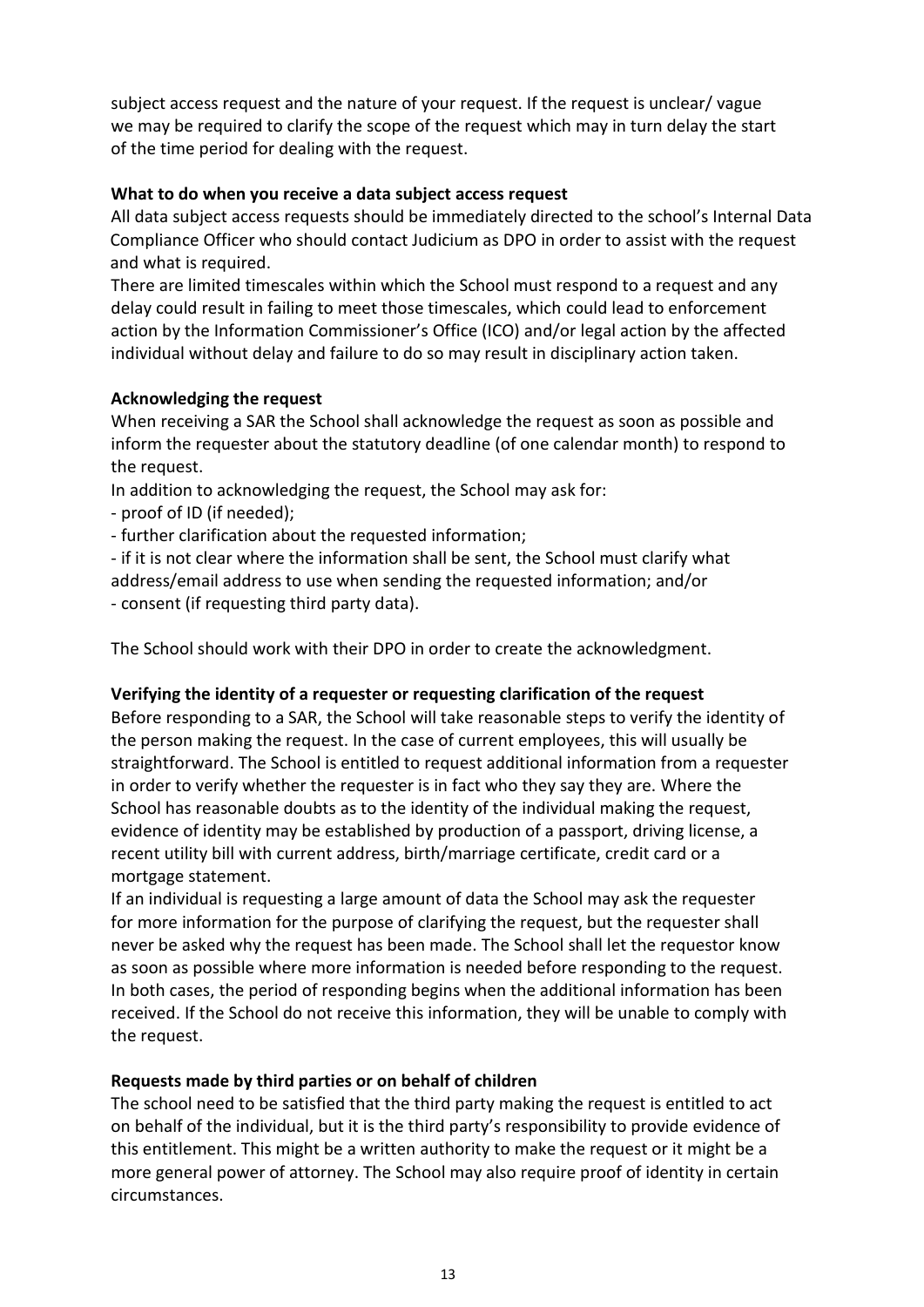If the School is in any doubt or has any concerns as to providing the personal data of the data subject to the third party, then it should provide the information requested directly to the data subject. It is then a matter for the data subject to decide whether to share this information with any third party.

When requests are made on behalf of children, it is important to note that even if a child is too young to understand the implications of subject access rights, it is still the right of the child, rather than of anyone else such as a parent or guardian, to have access to the child's personal data. Before responding to a SAR for information held about a child, the School should consider whether the child is mature enough to understand their rights. If the school is confident that the child can understand their rights, then the School should usually respond directly to the child or seek their consent before releasing their information.

It shall be assessed if the child is able to understand (in broad terms) what it means to make a subject access request and how to interpret the information they receive as a result of doing so. When considering borderline cases, it should be taken into account, among other things:

- the child's level of maturity and their ability to make decisions like this;
- the nature of the personal data;
- any court orders relating to parental access or responsibility that may apply;
- any duty of confidence owed to the child or young person;

• any consequences of allowing those with parental responsibility access to the child's or young person's information. This is particularly important if there have been allegations of abuse or ill treatment;

• any detriment to the child or young person if individuals with parental responsibility cannot access this information; and

• any views the child or young person has on whether their parents should have access to information about them.

Generally, a person aged 12 years or over is presumed to be of sufficient age and maturity to be able to exercise their right of access, unless the contrary is shown. In relation to a child 12 years of age or older, then provided that the School is confident that they understand their rights, and there is no reason to believe that the child does not have the capacity to make a request on their own behalf, the School will require the written authorisation of the child before responding to the requester, or provide the personal data directly to the child.

The School may also refuse to provide information to parents if there are consequences of allowing access to the child's information – for example if it is likely to cause detriment to the child.

#### **Fee for responding to a SAR**

The School will usually deal with a SAR free of charge. Where a request is considered to be manifestly unfounded or excessive a fee to cover administrative costs may be requested. If a request is considered to be manifestly unfounded or unreasonable the School will inform the requester why this is considered to be the case and that the School will charge a fee for complying with the request.

A fee may also be requested in relation to repeat requests for copies of the same information. In these circumstances a reasonable fee will be charged taking into account the administrative costs of providing the information.

If a fee is requested, the period of responding begins when the fee has been received.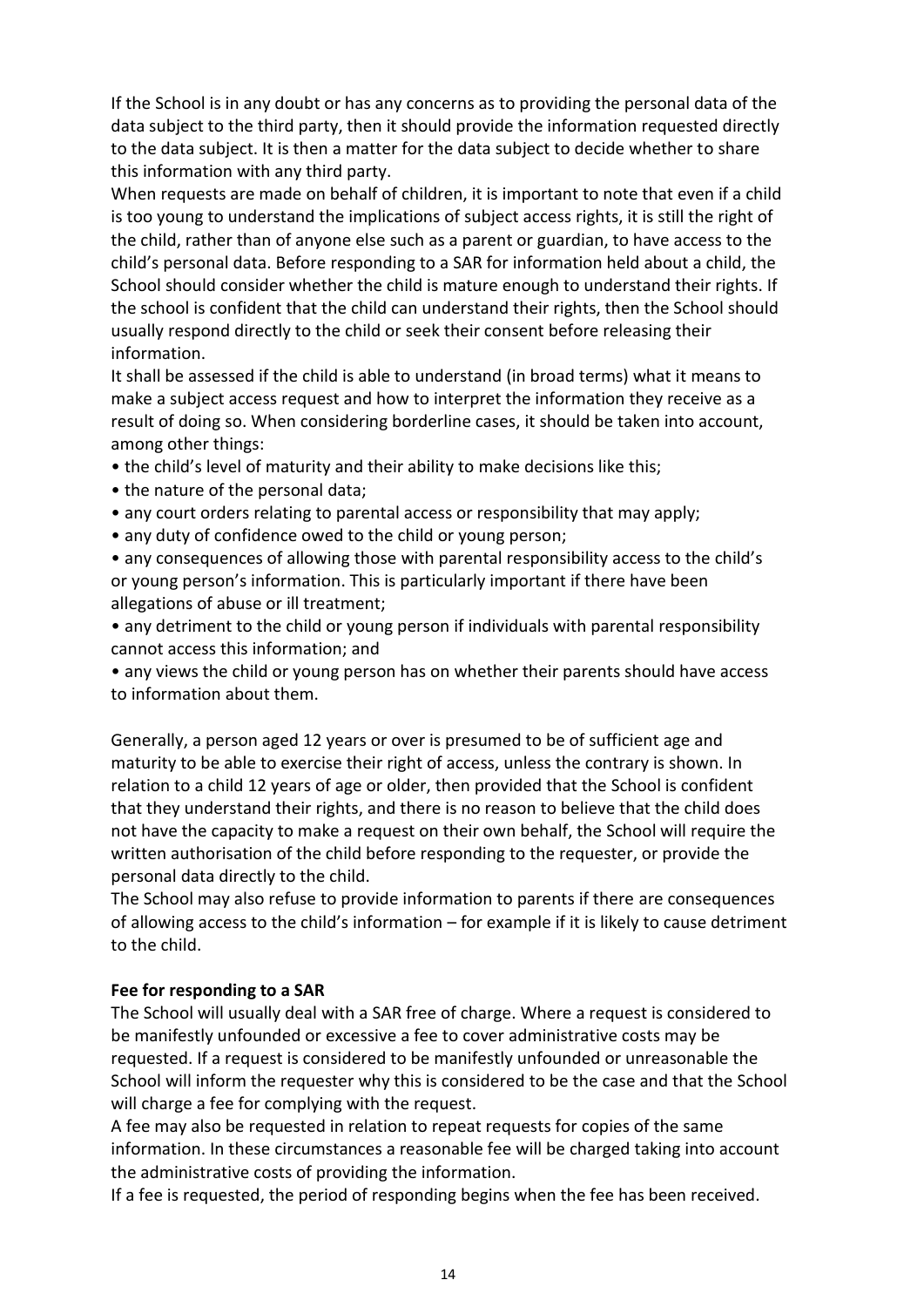#### **Time Period for Responding to a SAR**

The School has one calendar month to respond to a SAR. This will run from the day that the request was received or from the day when any additional identification or other information requested is received, or payment of any required fee has been received. The circumstances where the School is in any reasonable doubt as to the identity of the requester, this period will not commence unless and until sufficient information has been provided by the requester as to their identity, and in the case of a third party requester, the written authorisation of the data subject has been received.

The period for response may be extended by a further two calendar months in relation to complex requests. What constitutes a complex request will depend on the particular nature of the request. The DPO must always be consulted in determining whether a request is sufficiently complex as to extend the response period.

Where a request is considered to be sufficiently complex as to require an extension of the period for response, the School will need to notify the requester within one calendar month of receiving the request, together with reasons as to why this extension is considered necessary.

#### **School closure periods**

Requests received during or just before school closure periods may not be able to be responded to within the one calendar month response period. This is because Hoe Valley School will be closed and where it remains open for deliveries, there is no one suitable on site to comply with the request. As a result, it is unlikely that your request will be able to be dealt with during this time. We may not be able to acknowledge your request during this time (i.e. until a time when we receive the request), however, if we can acknowledge the request we may still not be able to deal with it until the School reopens. The School will endeavour to comply with requests as soon as possible and will keep in communication with you as far as possible. If your request is urgent, please provide your request during term times and not during/close to closure periods.

#### **Information to be provided in response to a request**

The individual is entitled to receive access to the personal data we process about him or her and the following information:

- the purpose for which we process the data;
- the recipients or categories of recipient to whom the personal data has been or will be
- disclosed, in particular where those recipients are in third countries or international
- organisations;
- where possible, the period for which it is envisaged the personal data will be stored,
- or, if not possible, the criteria used to determine that period;
- the fact that the individual has the right:
	- $\triangleright$  to request that the Company rectifies, erases or restricts the processing of his
	- $\triangleright$  personal data; or
	- $\triangleright$  to object to its processing;
	- $\triangleright$  to lodge a complaint with the ICO;
	- $\triangleright$  where the personal data has not been collected from the individual, any
	- $\triangleright$  information available regarding the source of the data;
	- $\triangleright$  any automated decision we have taken about him or her together with
	- $\triangleright$  meaningful information about the logic involved, as well as the significance
	- $\triangleright$  and the envisaged consequences of such processing for him or her.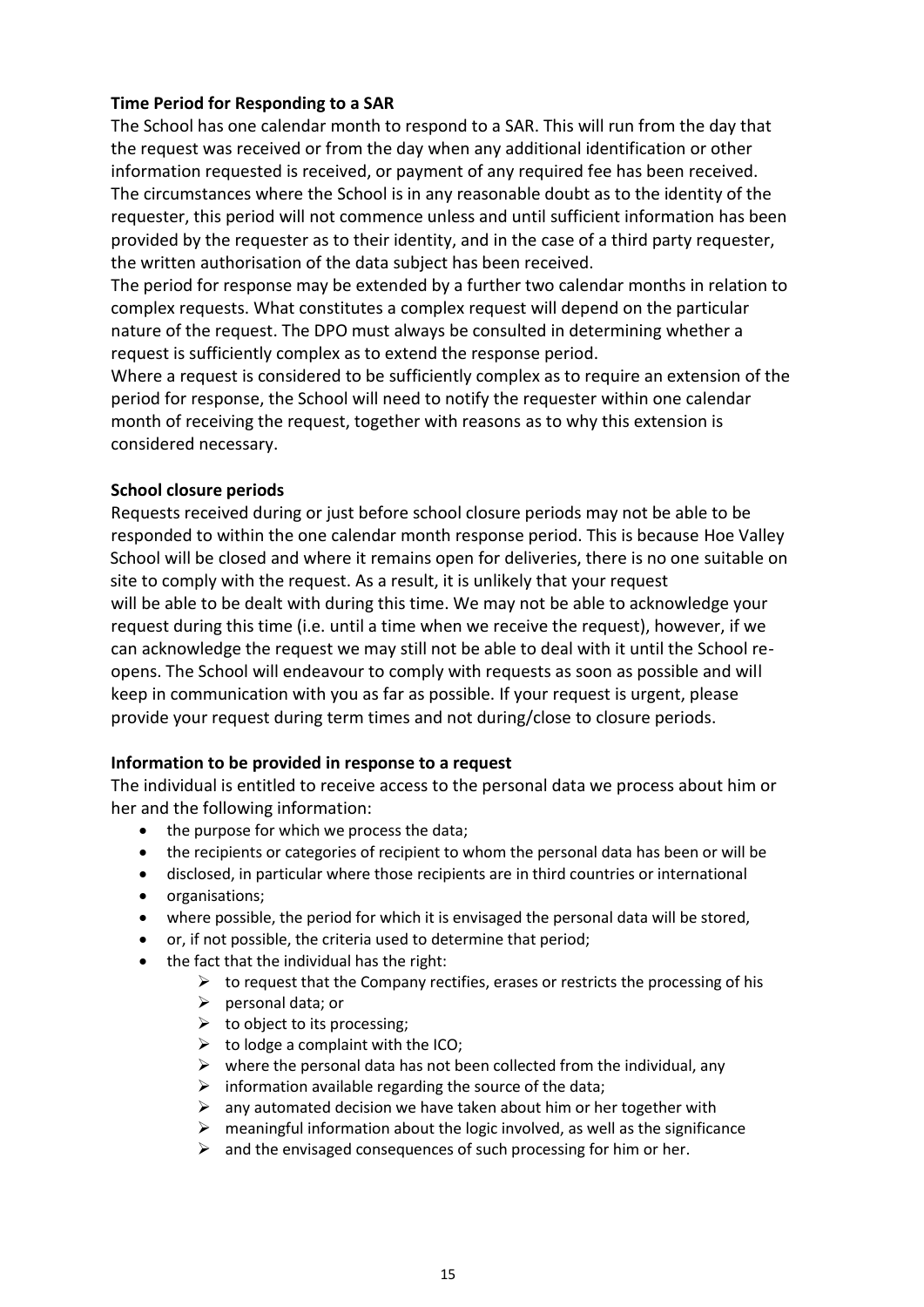The information should be provided in a way that is concise, transparent, easy to understand and easy to access using clear and plain language, with any technical terms, abbreviations or codes explained. The response shall be given in writing if the SAR was made in writing in a commonly-used electronic format.

The information that the School are required to supply in response to a SAR must be supplied by reference to the data in question at the time the request was received. However, as the School have one month in which to respond the School is allowed to take into account any amendment or deletion made to the personal data between the time the request is received and the time the personal data is supplied if such amendment or deletion would have been made regardless of the receipt of the SAR. The School is therefore, allowed to carry out regular housekeeping activities even if this means deleting or amending personal data after the receipt of a SAR. The School is not allowed to amend or delete data to avoid supplying the data.

#### How to locate information

The personal data the School need to provide in response to a data subject access request may be located in several of the electronic and manual filing systems. This is why it is important to identify at the outset the type of information requested so that the search can be focused.

Depending on the type of information requested, the School may need to search all or some of the following:

- electronic systems, e.g. databases, networked and non-networked computers,
- servers, customer records, human resources system, email data, back up data,
- $\bullet$  CCTV:
- manual filing systems in which personal data is accessible according to specific
- criteria, e.g. chronologically ordered sets of manual records containing personal data;
- data systems held externally by our data processors;
- occupational health records;
- pensions data;
- share scheme information :
- insurance benefit information.

The School should search these systems using the individual's name, employee number or other personal identifier as a search determinant.

## **Protection of third parties -exemptions to the right of subject access**

There are circumstances where information can be withheld pursuant to a SAR. These specific exemptions and requests should be considered on a case by case basis. The School will consider whether it is possible to redact information so that this does not identify those third parties. If their data cannot be redacted (for example, after redaction it is still obvious who the data relates to) then the School do not have to disclose personal data to the extent that doing so would involve disclosing information relating to another individual (including information identifying the other individual as the source of information) who can be identified from the information unless:

- the other individual has consented to the disclosure; or
- it is reasonable to comply with the request without that individual's consent.

In determining whether it is reasonable to disclose the information without the individuals consent, all of the relevant circumstances will be taken into account, including: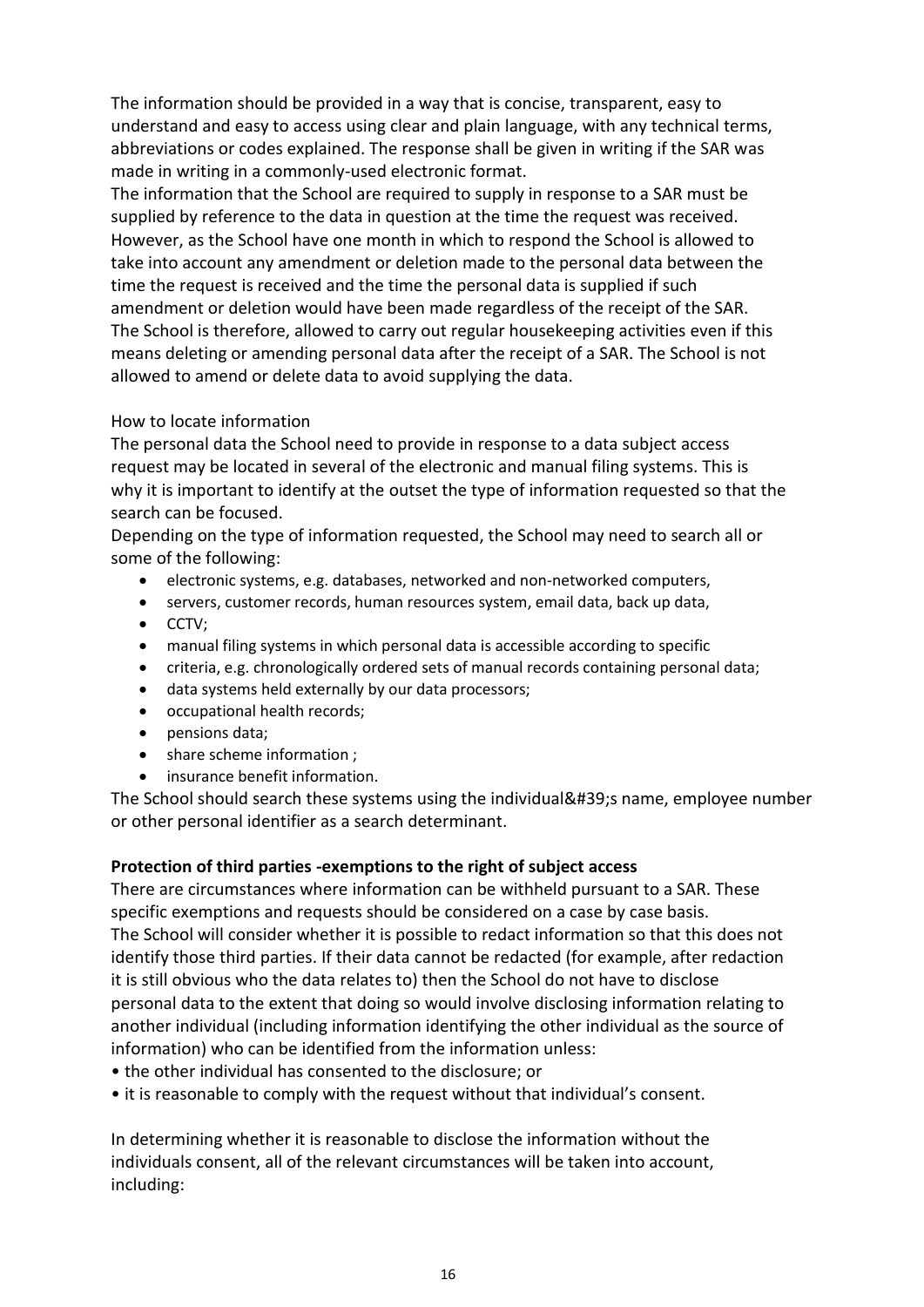- the type of information that they would disclose;
- any duty of confidentiality they owe to the other individual;
- any steps taken to seek consent from the other individual;
- whether the other individual is capable of giving consent; and
- any express refusal of consent by the other individual.

It needs to be decided whether it is appropriate to disclose the information in each case. This decision will involve balancing the data subject's right of access against the other individual's rights. If the other person consents to the school disclosing the information about them, then it would be unreasonable not to do so. However, if there is no such consent, the school must decide whether to disclose the information anyway. If there are any concerns in this regard then the DPO should be consulted.

#### **Other exemptions to the right of subject access**

In certain circumstances the School may be exempt from providing some or all of the personal data requested. These exemptions are described below and should only be applied on a case-by-case basis after a careful consideration of all the facts. Crime detection and prevention: The School do not have to disclose any personal data being processed for the purposes of preventing or detecting crime; apprehending or prosecuting offenders; or assessing or collecting any tax or duty.

Confidential references: The School do not have to disclose any confidential references given to third parties for the purpose of actual or prospective:

- education, training or employment of the individual;
- appointment of the individual to any office; or
- provision by the individual of any service

This exemption does not apply to confidential references that the School receive from third parties. However, in this situation, granting access to the reference may disclose the personal data of another individual (i.e. the person giving the reference), which means that the School must consider the rules regarding disclosure of third-party data set out above before disclosing the reference.

Legal professional privilege: The School do not have to disclose any personal data which are subject to legal professional privilege.

Management forecasting: The School do not have to disclose any personal data processed for the purposes of management forecasting or management planning to assist us in the conduct of any business or any other activity.

Negotiations: The School do not have to disclose any personal data consisting of records of intentions in relation to any negotiations with the individual where doing so would be likely to prejudice those negotiations.

#### **Refusing to respond to a request**

The school can refuse to comply with a request if the request is manifestly unfounded or excessive, taking into account whether the request is repetitive in nature.

If a request is found to be manifestly unfounded or excessive the school can:

- request a "reasonable fee" to deal with the request; or
- refuse to deal with the request.

In either case the school need to justify the decision and inform the requestor about the decision.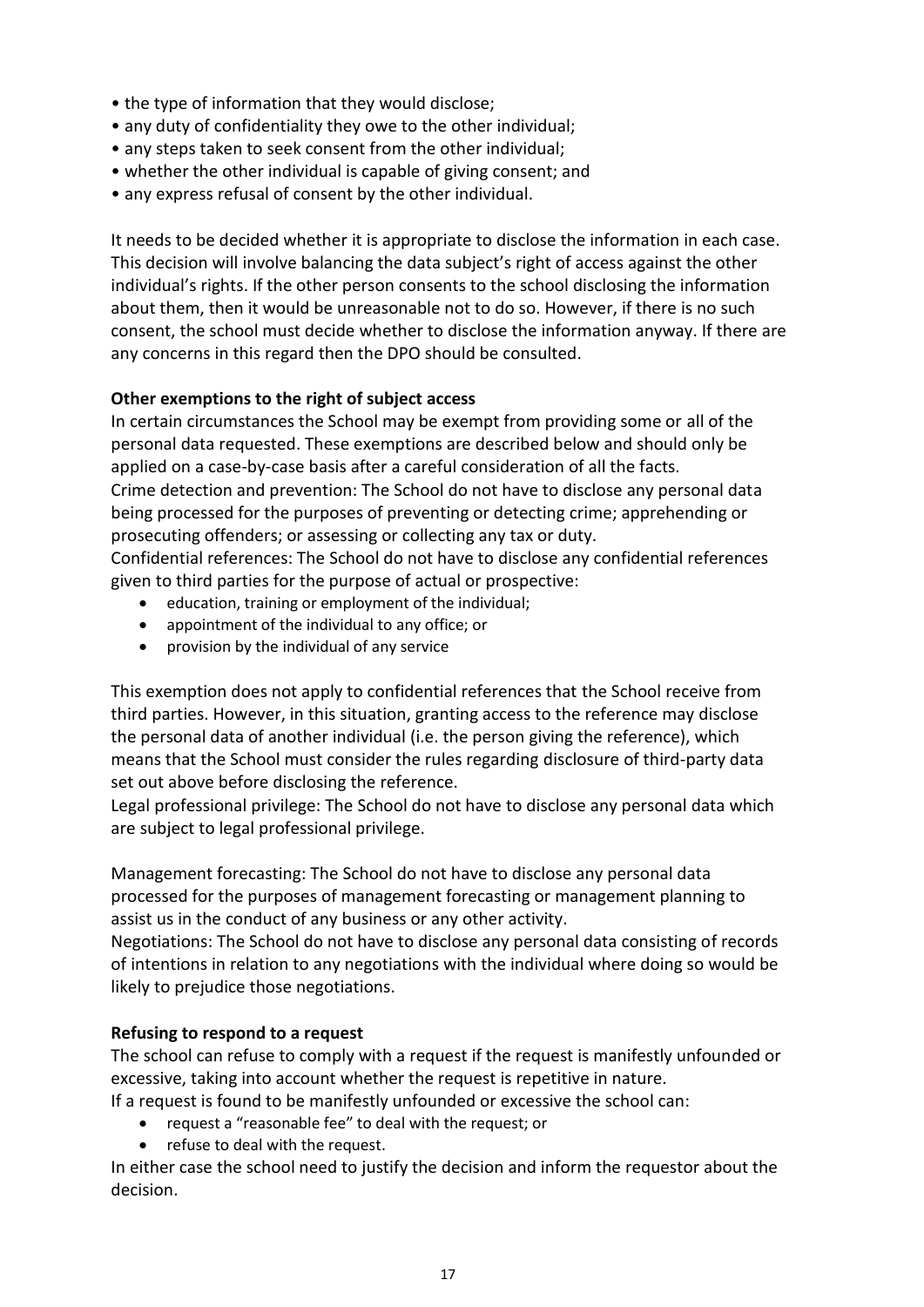The reasonable fee should be based on the administrative costs of complying with the request. If deciding to charge a fee the school should contact the individual promptly and inform them. The school do not need to comply with the request until the fee has been received.

#### **Record keeping**

A record of all subject access requests shall be kept by the THE SCHOOL'S Internal Compliance Officer. The record shall include the date the SAR was received, the name of the requester, what data the School sent to the requester and the date of the response.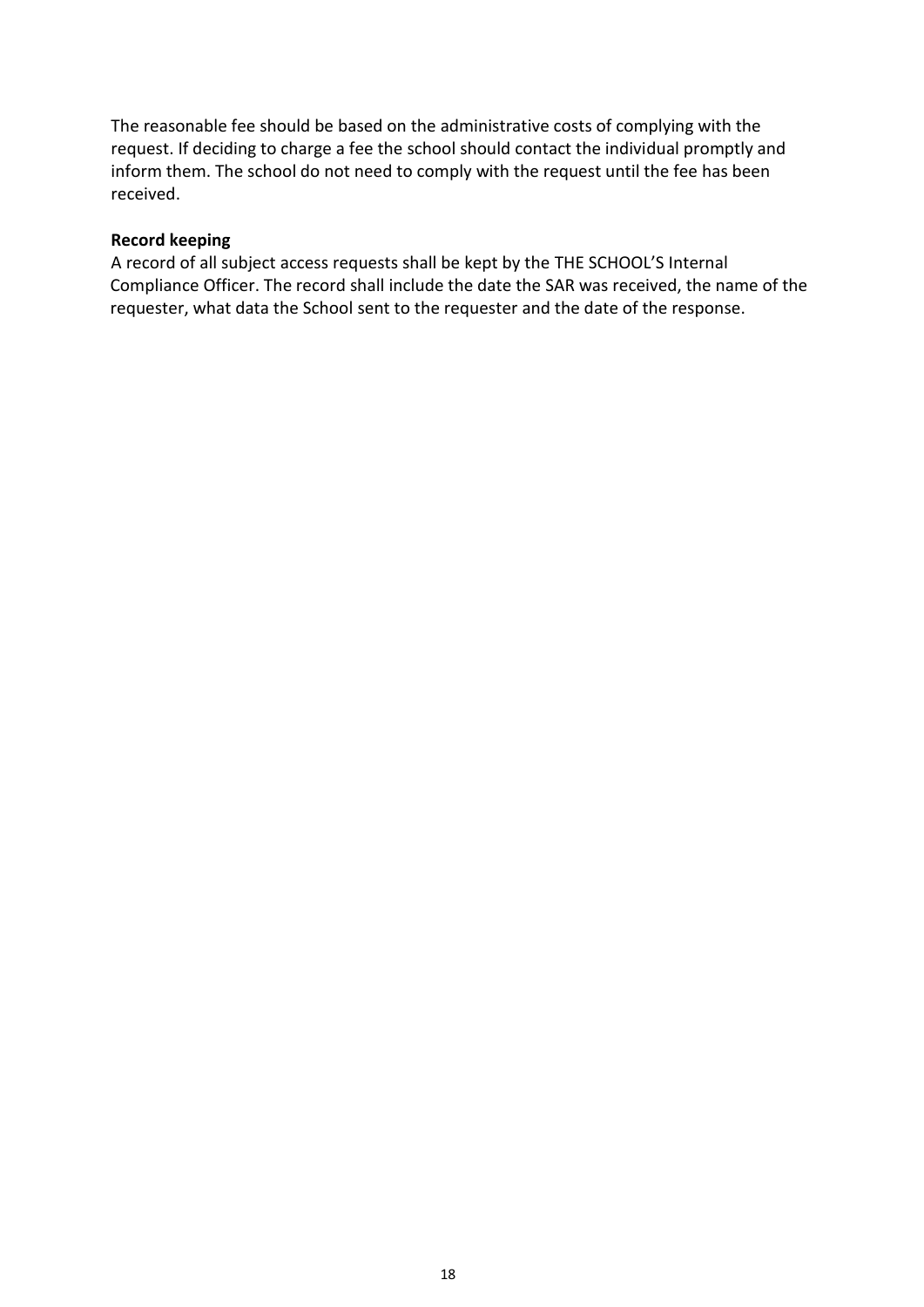The Data Protection Act 2018 provides you, the data subject, with a right to receive a copy of the data/information we hold about you or to authorise someone to act on your behalf. Please complete this form if you wish to make a request for your data. Your request will normally be processed within one calendar month upon receipt of a fully completed form and proof of identity.

#### **Proof of Identity**

We require proof of your identity before we can disclose personal data. Proof of your identity should include a copy of a document such as your birth certificate, passport, driving licence, official letter addressed to you at your address e.g. bank statement, recent utilities bill or council tax bill. The document should include your name, date of birth and current address. If you have changed your name, please supply relevant documents evidencing the change.

#### **Section 1**

Please fill in the details of the data subject (i.e. the person whose data you are requesting). If you are not the data subject and you are applying on behalf of someone else, please fill in the details of the data subject below and not your own.

| <b>TITLE</b>                             |                          |  |
|------------------------------------------|--------------------------|--|
| SURNAME / FAMILY NAME                    |                          |  |
| FIRST NAME(S) / FORENAME                 |                          |  |
| <b>DATE OF BIRTH</b>                     |                          |  |
| <b>ADDRESS</b>                           |                          |  |
|                                          |                          |  |
|                                          |                          |  |
| POST CODE                                |                          |  |
| <b>CONTACT PHONE NUMBER</b>              |                          |  |
| <b>EMAIL ADDRESS</b>                     |                          |  |
| I AM ENCLOSING THE FOLLOWING             |                          |  |
| COPIES AS PROOF OF IDENTITY (PLEASE      | <b>BIRTH CERTIFICATE</b> |  |
| TICK THE RELEVANT ITEMS):                |                          |  |
|                                          | <b>DRIVING LICENCE</b>   |  |
|                                          |                          |  |
|                                          | <b>PASSPORT</b>          |  |
|                                          | AN OFFICIAL LETTER TO MY |  |
|                                          | <b>ADDRESS</b>           |  |
|                                          |                          |  |
| PERSONAL INFORMATION:                    | <b>DETAILS:</b>          |  |
|                                          |                          |  |
| If you only want to know what            |                          |  |
| information is held in specific types of |                          |  |
| records, please indicate in the box      |                          |  |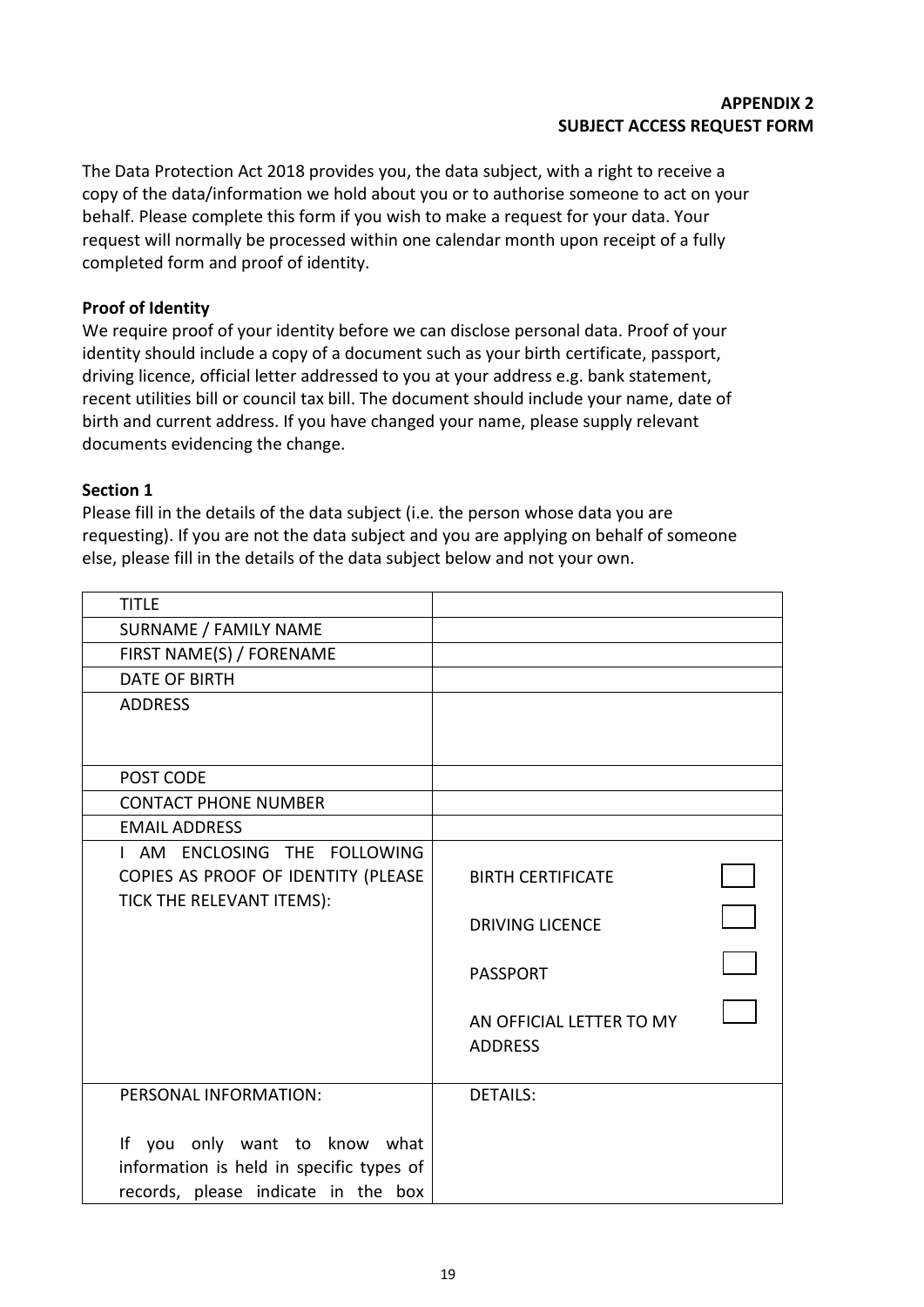| below. Please tell us if you want to know |          |
|-------------------------------------------|----------|
| in which capacity the information is      |          |
| being held, together with any names or    |          |
| dates you may have. If you do not know    |          |
| exact dates, please give the year(s) or   |          |
| month(s) that you think may be relevant   |          |
|                                           |          |
| <b>EMPLOYMENT RECORDS:</b>                | DETAILS: |
|                                           |          |
| If you are, or have been employed by the  |          |
| school and are seeking personal           |          |
| information in relation<br>to<br>vour     |          |
| employment please provide details of      |          |
| your employment including job role and    |          |
| dates of employment                       |          |
|                                           |          |

#### **Section 2**

Please complete this section of the form with your details if you are acting on behalf of someone else (i.e. the data subject).

If you are NOT the data subject, but an agent appointed on their behalf, you will need to provide evidence of your identity as well as that of the data subject and proof of your right to act on their behalf.

| <b>TITLE</b>                        |                          |  |
|-------------------------------------|--------------------------|--|
| SURNAME / FAMILY NAME               |                          |  |
| FIRST NAME(S) / FORENAME            |                          |  |
| <b>DATE OF BIRTH</b>                |                          |  |
| <b>ADDRESS</b>                      |                          |  |
|                                     |                          |  |
|                                     |                          |  |
| POST CODE                           |                          |  |
| <b>CONTACT PHONE NUMBER</b>         |                          |  |
| <b>EMAIL ADDRESS</b>                |                          |  |
| I AM ENCLOSING THE FOLLOWING        |                          |  |
| COPIES AS PROOF OF IDENTITY (PLEASE | <b>BIRTH CERTIFICATE</b> |  |
| TICK THE RELEVANT ITEMS):           |                          |  |
|                                     | <b>DRIVING LICENCE</b>   |  |
|                                     |                          |  |
|                                     | <b>PASSPORT</b>          |  |
|                                     |                          |  |
|                                     | AN OFFICIAL LETTER TO MY |  |
|                                     | <b>ADDRESS</b>           |  |
|                                     |                          |  |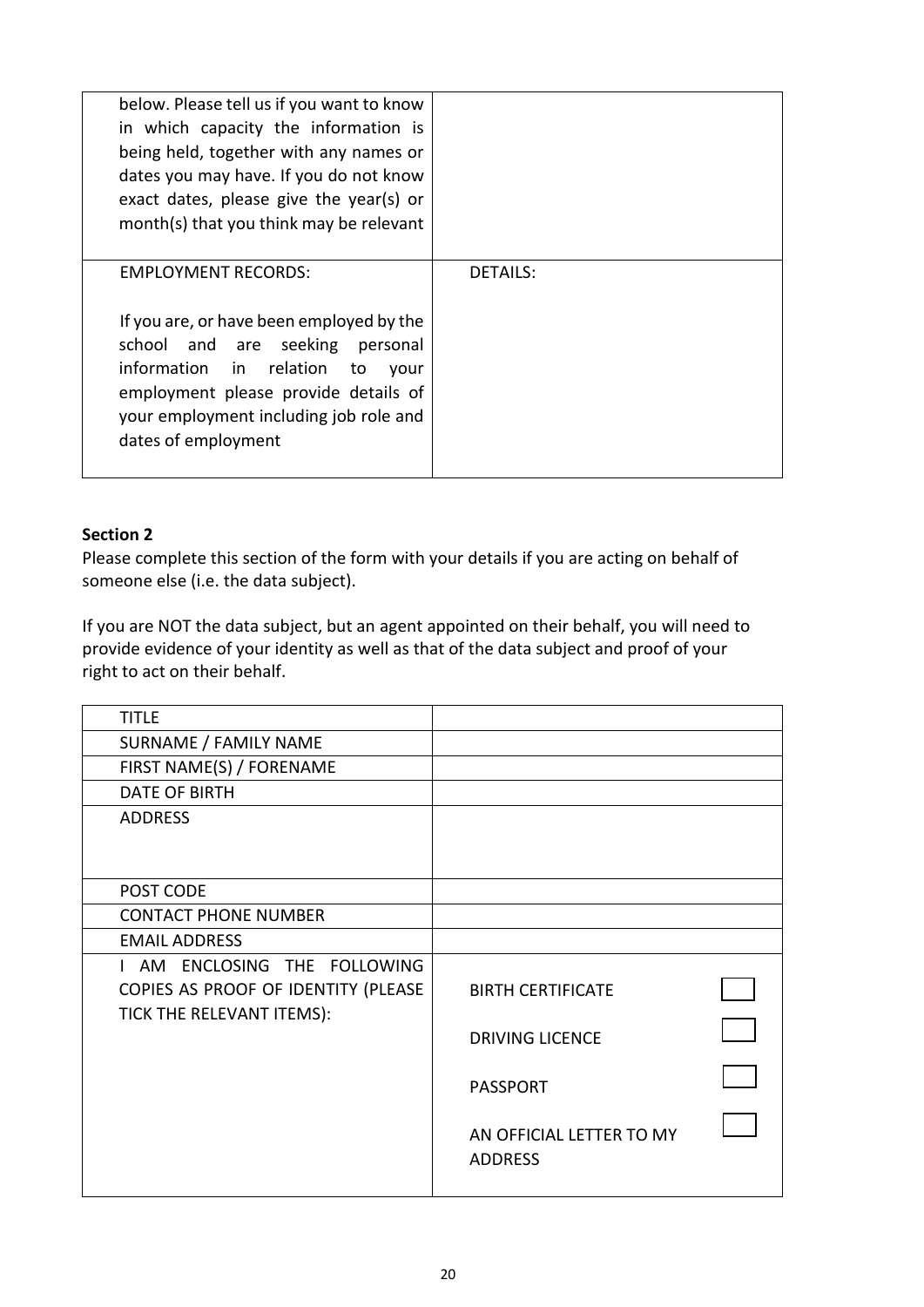| WHAT IS YOUR RELATIONSHIP TO THE<br>DATA SUBJECT? (EG PARENT, CARER,<br><b>LEGAL REPRESENTATIVE</b>                            |                                                      |
|--------------------------------------------------------------------------------------------------------------------------------|------------------------------------------------------|
| <b>I AM ENCLOSING THE FOLLOWING COPY</b><br>OF PROOF OF LEGAL AUTHORISATION<br>TO ACT ON BEHALF OF THE DATA<br><b>SUBJECT:</b> | LETTER OF AUTHORITY                                  |
|                                                                                                                                | LASTING OR ENDURING POWER<br>OF ATTORNEY             |
|                                                                                                                                | <b>EVIDENCE OF PARENTAL</b><br><b>RESPONSIBILITY</b> |
|                                                                                                                                | OTHER (PLEASE GIVE DETAILS<br>BELOW)                 |
|                                                                                                                                |                                                      |

# **Section 3**

Please describe as detailed as possible what data you request access to (e.g. time period, categories of data, information relating to a specific case, paper records, electronic records).